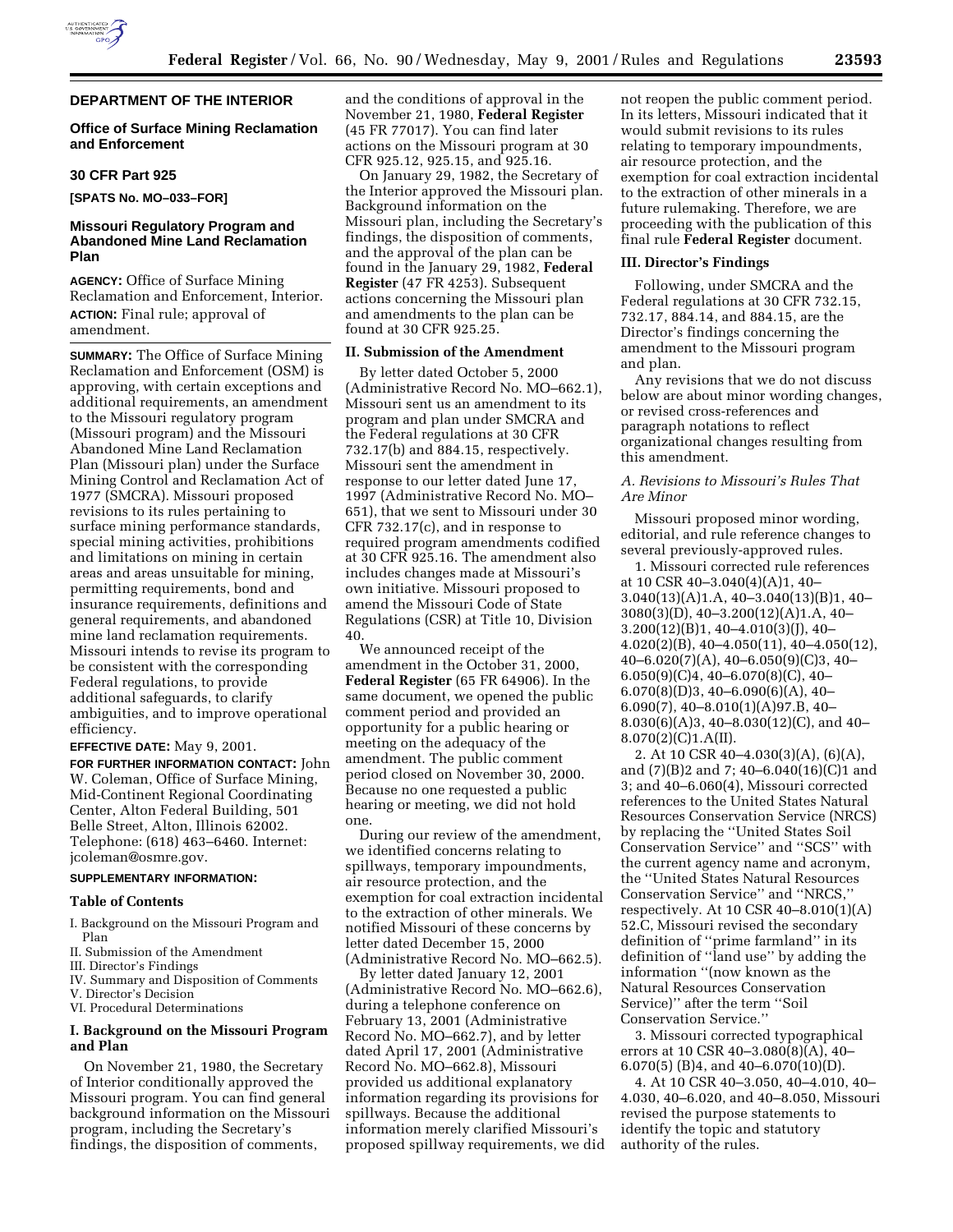Because the above revisions are minor and do not change the meaning of these previously approved rules, we find that they will not make Missouri's rules less effective than the counterpart Federal regulations.

*B. Revisions to Missouri's Rules That Have the Same Meaning as the Corresponding Provisions of the Federal Regulations*

The State rules listed in the table contain language that is the same as or

similar to the corresponding sections of the Federal regulations. Differences between the State rules and the Federal regulations are minor.

| Topic                                                                                                                                                                                                                                      | State rule                                                                                                                                                                                                             | Federal regulation                                                                                                                                                                                                                                 |
|--------------------------------------------------------------------------------------------------------------------------------------------------------------------------------------------------------------------------------------------|------------------------------------------------------------------------------------------------------------------------------------------------------------------------------------------------------------------------|----------------------------------------------------------------------------------------------------------------------------------------------------------------------------------------------------------------------------------------------------|
| Impoundments: Foundation                                                                                                                                                                                                                   | 10 CSR 40-3.040(6)(T)/40-3.200(6)(T)<br>10 CSR 40-040(10)(L)1/40-3.200(10)(L)1<br>10 CSR 40-3.04(10)(M)/40-3.200(10)(N)<br>10 CSR 40-3.040(10)(N)/40-3.200(10(N)<br>10 CSR 40-3.040(10)(O), (O)1, (O)2.A/40-<br>3.200. | 30 CFR 816.49(a)(12)/817.49(a)(12).<br>30 CFR 816.49(a)(4)(i) 817.49(a)(4)(i).<br>30 CFR 816.49(a)(5)/817.49(a)(5).<br>30 CFR 816.49(a)(6)/817.49(a)(6).<br>30 CFR 816.49(a)(9), (9)(i), (9)(ii)(A)/<br>$817.49(A)(9)$ , $(9)(i)$ , $(9)(ii)(A)$ . |
| Temporary Impoundments                                                                                                                                                                                                                     | 10 CSR 40-3.040(10)(O)3, 3.A/40-<br>3.200(10)(O)3, 3.A.                                                                                                                                                                | 30 CFR 816.49(c)(2), (2)(i)/817.49(c)(2), (2)(i).                                                                                                                                                                                                  |
| Disposal of Coal Processing Waste<br>Backfilling and Grading: Thin Overburden<br>Backfilling and Grading: Thick Overburden<br>Operations on Prime Farmland: Applicability<br>Prohibitions and Limitations on Mining in Cer-                | 10 CSR 40-3.110(4)(A), (A)(1) and (2)<br>10 CSR 40-3.110(5)(A), (A)(1) and 2                                                                                                                                           | 30 CFR 816.64(c)(1).<br>30 CFR 816.81(a).<br>30 CFR 816.104(a), (a)(1) and (2).<br>30 CFR 816.105(a), (a)(1) and (2).<br>30 CFR 823.11(a) and (b).<br>30 CFR 761.5.                                                                                |
| tain Areas: Definition of Significant Rec-<br>reational, Timber, Economic or Other Values<br>Incompatible With Surface Coal Mining Oper-<br>ations.                                                                                        |                                                                                                                                                                                                                        |                                                                                                                                                                                                                                                    |
| Prohibitions and Limitations on Mining in Cer-<br>tain Areas: Areas Where Mining is Prohibited<br>or Limited.                                                                                                                              |                                                                                                                                                                                                                        | 30 CFR 761.11(e)(1).                                                                                                                                                                                                                               |
| Coal Exploration Permits: Commercial Use or<br>Sale.                                                                                                                                                                                       |                                                                                                                                                                                                                        | 30 CFR 772.14(a) and (b).                                                                                                                                                                                                                          |
| Probable Hydrologic Consequences Determina-<br>tion.                                                                                                                                                                                       |                                                                                                                                                                                                                        | 30 CFR 780.22(b)(2)(iii).<br>30 CFR 780.21(f)(4).                                                                                                                                                                                                  |
| Cumulative Hydrologic Impact Assessment<br>Reclamation Plan: Ponds, Impoundments,<br>Banks, Dams, and Embankments.<br>Prime Farmlamds: Issuance of Permit<br>Bond Release Application: Notarized Statement<br>of Accomplished Reclamation. | 10 CSR 40-6.050(9)(E)/40-6.120(5)(E)<br>10 CSR 40-6.050(11)(A), (A)2, (A)3, (B), (C),<br>(F)/40-6.120(7)(A), (A)2, (A)3, (B)1, (C), (F)<br>10 CSR 40-7.011(6)(D)2 C(II), (D)5.A and C                                  | 30 CFR 780.21(g)/784.14(f).<br>30 CFR 780.25(a), (a)(2), (a)(3), (b), (c), (f)/<br>784.16(a), (a)(2), (a)(3), (b), (c), (f).<br>30 CFR 785.17(e)(5).<br>30 CFR 800.23(b)(3)(ii), (e)(1) and (4).<br>30 CFR 800.40(a)(3).                           |
| Definition of Approximate Original Contour<br>Definition of Other Treatment Facilities<br>Definition of Prime Farmland<br>Definition of Regulatory Authority<br>Small Operator's Assistance: Definition of                                 |                                                                                                                                                                                                                        | 30 CFR 701.5.<br>30 CFR 701.5.<br>30 CFR 701.5.<br>30 CFR 700.5.<br>30 CFR 795.3.                                                                                                                                                                  |
| Qualified Laboratory.<br>Small Operator Assistance: Eligibility for Assist-<br>ance.                                                                                                                                                       | 10 CSR 40-8.050(2)(B), (B)1 and 2                                                                                                                                                                                      | 30 CFR 795.6(a)(2), (a)(2)(i) and (ii).                                                                                                                                                                                                            |
| Small Operator Assistance: Program Services<br>and Data Requirements.                                                                                                                                                                      | 10 CSR 40-8.050(5)(A), (B)1 through 6                                                                                                                                                                                  | 30 CFR 795.9(a), (b)(1) through (6).                                                                                                                                                                                                               |
| Small Operator Assistance: Applicant Liability                                                                                                                                                                                             | 10 CSR 40-8.050(9)(A) (A)2 and 3<br>10 CSR 40-8.070(2)(F) and (G)                                                                                                                                                      | 30 CFR 795.12(a), (a)(2) and (3).<br>30 CFR 700.11(d)(1) and (2).                                                                                                                                                                                  |

Because the above State rules have the same meaning as the corresponding Federal regulations, we find that they are no less effective than the Federal regulations.

## *C. 10 CSR 40–3 Performance Requirements for Surface and Underground Mining Operations*

1. *10 CSR 40–3.010(6) Buffer Zone Markers.* Missouri added a reference to 10 CSR 40–8.010(1)(A)13 in its rule for buffer zone markers. Missouri's rule at 10 CSR 40–8.010(1)(A)13 defines the term ''buffer zone.'' Although the Federal regulation at 30 CFR 816.11(e)

for buffer zone markers does not contain a counterpart reference, we find that Missouri's reference to its approved definition of ''buffer zone'' will not make its rule at 10 CSR 40–3.010(6) less effective than the Federal regulation.

2. *10 CSR 40–3.020 Requirements for Casing and Sealing of Drilled Holes.* In its rules at 10 CSR 40–3.020(1) and (3), Missouri corrected a citation reference by changing 10 CSR 40.3.040(13) to 10 CSR 40–3.040(14). Missouri also added a reference to the rules of the Wellhead Protection Section, Division of Geology and Land Survey, at 10 CSR 23, Chapter 6. Coal mine operators in Missouri must meet both the requirements of 10 CSR 40–3.040(14) and the Division of Geology and Land Survey's rules at 10 CSR 23, Chapter 6, in order to convert a drilled hole, borehole, or monitoring well into a water well. Missouri's rule at 10 CSR 40–3.040(14) contains provisions for transferring exploratory or monitoring wells for use as water wells. We find that changing the existing citation reference to 10 CSR 40– 3.040(14) is appropriate because it is consistent with the reference to 30 CFR 816.41 in the counterpart Federal regulations at 30 CFR 816.13 and 816.15. The Federal regulation at 30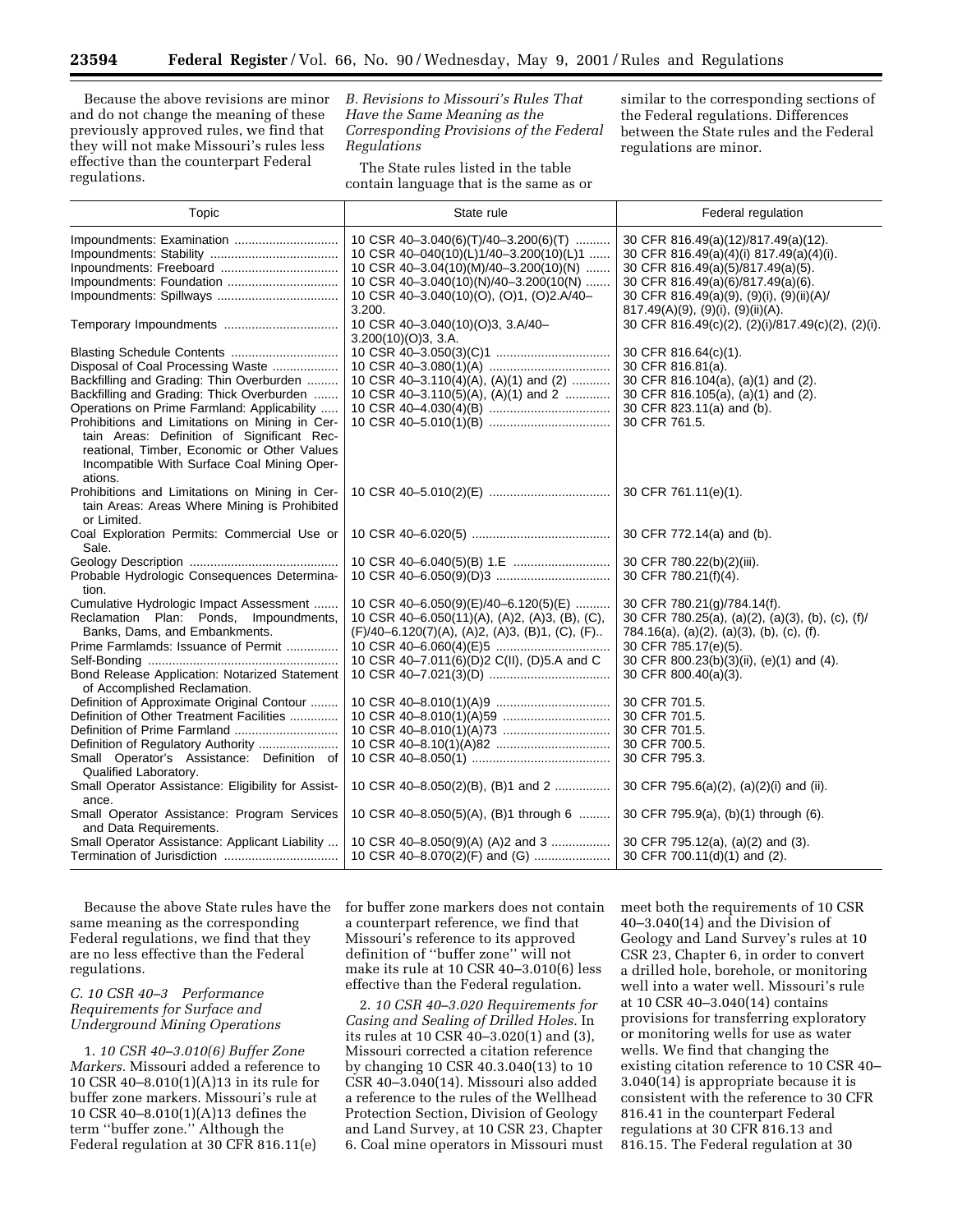CFR 816.41 allows wells to be transferred to another party for further use if approved by the regulatory authority and if the transfer complies with State and local law. Therefore, we find that requiring coal mine operators to meet other State regulations relating to water wells, as well as the State counterpart to 30 CFR 816.41, will not make Missouri's rules at 10 CSR 40– 3.010(1) and (3) less effective than the counterpart Federal regulations at 30 CFR 816.13 and 816.15.

3. *10 CSR 40–3.040 and 10 CSR 40– 3.200 Requirements for Protection of the Hydrologic Balance.* Missouri proposed several changes to its rules at 10 CSR 40–3.040 for surface mining operations and 10 CSR 40–3.200 for underground mining operations.

a. Missouri replaced all instances of the term ''sedimentation ponds'' with the term ''siltation structures'' in its rules at 10 CSR 40–3.040(2)(A), 40– 3.040(6), 40–3.040(8), 40–3.040(17), 40– 3.200(2)(A), 40–3.200(6), 40–3.200(8), and 40–3.200(16). On October 20, 1994, OSM replaced the term ''sedimentation ponds'' with the term ''siltation structures'' in many of its counterpart regulations (59 FR 53022). OSM did this because the term ''siltation structures'' provides a broader classification of structures for the control of sediment than the term ''sedimentation ponds.'' For this reason and because sedimentation ponds are included in the Missouri and the Federal definitions of ''siltation structure'' at 10 CSR 40– 8.010(1)(A)89 and 30 CFR 701.5, respectively, we find that Missouri's changes will not make its rules less effective than the counterpart Federal regulations.

b. *10 CSR 40–3.040(4) and 10 CSR 3.200(4) Stream Channel Diversions.* On September 29, 1992, we required Missouri to amend its rules at 10 CSR 3.040(4) and 40–3.200(4) to require the certification of any design criteria set by the regulatory authority as required at 30 CFR 816.43(b)(4) and 817.43(b)(4). We codified this requirement at 30 CFR  $925.16(f)(1)$ . In response to this requirement, Missouri added the language ''and any design criteria set by the director'' at the end of 10 CSR 40– 3.040(4)(B)3 and 40–3.200 (4)(B)3. The revised rules require the design and construction of all stream channel diversions of perennial and intermittent streams to be certified by a qualified registered professional engineer as meeting the performance standards of the rules and any design criteria set by the director. We find that Missouri's revised rules at 10 CSR 40–3.040(4)(B)3 and  $40-3.200(4)(B)3$  are substantively identical to the counterpart Federal

regulations at 30 CFR 816.43(b)(4) and 817.43(b)(4), respectively. The revisions also satisfy the required amendment that was codified at 30 CFR 925.16(f)(1), which we are removing.

c. At 10 CSR 40–3.040(10)(A) and 40– 3.200(10)(A), Missouri added the following new provision:

Furthermore, impoundments meeting the Class B or C criteria for dams in TR–60 shall comply with the ''Minimum Emergency Spillway Hydrologic Criteria'' table in TR–60 and the requirements of this section.

We find that Missouri's new provision contains requirements that are substantively the same as the counterpart Federal regulation requirements at 30 CFR 816.49(a)(1) and 817.49(a)(1). Therefore, we are approving Missouri's revised rules at 10 CSR 40–3.040 (10)(A) and 40–  $3.200(10)(A)$ .

d. At 10 CSR 40–3.040(10)(B)5 and 40–3.200(10)(B)5, Missouri updated its reference to the requirements for impoundments that do not meet the size or other criteria contained in 30 CFR 77.216(a) by changing the ''United States Soil Conservation Service Practice Standards 378, Ponds, January 1991'' to the ''United States Natural Resources Conservation Service, Conservation Practice Standard, POND, CODE, No. 378, December 1998.'' We are approving this reference change because the December 1998 version of Practice Standard No. 378 is the current version issued by the Natural Resources Conservation Service for the State of Missouri.

e. Missouri added a new subsection at 10 CSR 40–3.040(10)(L) and 40– 3.200(10)(L) entitled ''Stability.'' As shown above in finding B, paragraphs  $(10)(L)1$  are substantively the same as the counterpart Federal regulations. Paragraphs (10)(L)2 require an impoundment not meeting the Class B or C criteria for dams in TR–60 or the size or other criteria of 30 CFR 77.216(a), except for a coal mine waste impounding structure, to have a minimum static safety factor of 1.3 for a normal pool with steady state seepage saturation conditions or meet the requirements of the Natural Resources Conservation Service, Conservation Practice Standard 378, ''Ponds,'' December 1998, and be less than 20 feet in height.

Missouri's rules provide for two alternatives to determine the stability of an embankment for impoundments that do not meet the Class B or C criteria for dams in TR–60 or the size or other criteria of 30 CFR 77.216(a). The first alternative requires that the slope stability of the earth embankment meet

the same 1.3 minimum static safety factor requirements for steady state seepage as found in 30 CFR 816.49(a)(4)(ii) and 817.49(a)(4)(ii). The second alternative refers to the NRCS Practice Standard No. 378 design standards developed for Missouri in December 1998. On November 17, 2000, we conducted a technical review of these standards (Administrative Record No. MO–662.4). The NRCS Practice Standard No. 378 requires that slopes be 2.5H:1V or flatter with combined slopes being 6H:1V or flatter for an embankment. This is a conservative standard when compared to other approved design standards, usually 5H:1V. It further requires that the slopes be stable, even if flatter slopes are required. The slope stability evaluation must be based on soil mechanics analysis or past experience in the surrounding area. The Federal regulations at 30 CFR 816.49 $(a)(4)(ii)$ and 817.49(a)(4)(ii) allow a regulatory authority to establish engineering design standards comparable to the 1.3 static safety factor for impoundments not meeting the Class B or C criteria for dams in TR–60 or the size or other criteria of 30 CFR 77.216(a). Our technical review of Conservation Practice Standard No. 378 found that its design standards are comparable to the 1.3 static safety factor required for these types of impoundments. Therefore, we find the proposed rules at 10 CSR 40– 3.040(10)(L)2 and 40–3.200(10)(L)2 are no less effective than the counterpart Federal regulations at 30 CFR 816.49(a)(4)(ii) and 817.49(a)(4)(ii), respectively.

f. Missouri added a new subsection at 10 CSR 40–3.040(10)(O) and 10 CSR 40– 3.200(10)(O) entitled ''Spillways.''

(1) Missouri rules at 10 CSR 40– 3.040(10)(O)2 and 40–3.200(10)(O)2 provide the spillway requirements for permanent and temporary impoundments. They specify the design precipitation events that the various types of impoundments must be designed and constructed to safely pass or contain. With the following differences, Missouri's rules at 10 CSR 40–3.040(10)(O)2 and 40–3.200(10)(O)2 are substantively the same as the counterpart Federal regulations at 30 CFR 816.49(a)(9) and 817.49(a)(9) for permanent and temporary impoundments with spillways.

(a) Missouri's rules at 10 CSR 40– 3.040(10)(O)2.B and 40–3.200(10)(O)2.B contain the spillway design precipitation event requirements for permanent and temporary impoundments meeting or exceeding the size or other criteria of 30 CFR 77.216(a). Missouri's rules provide that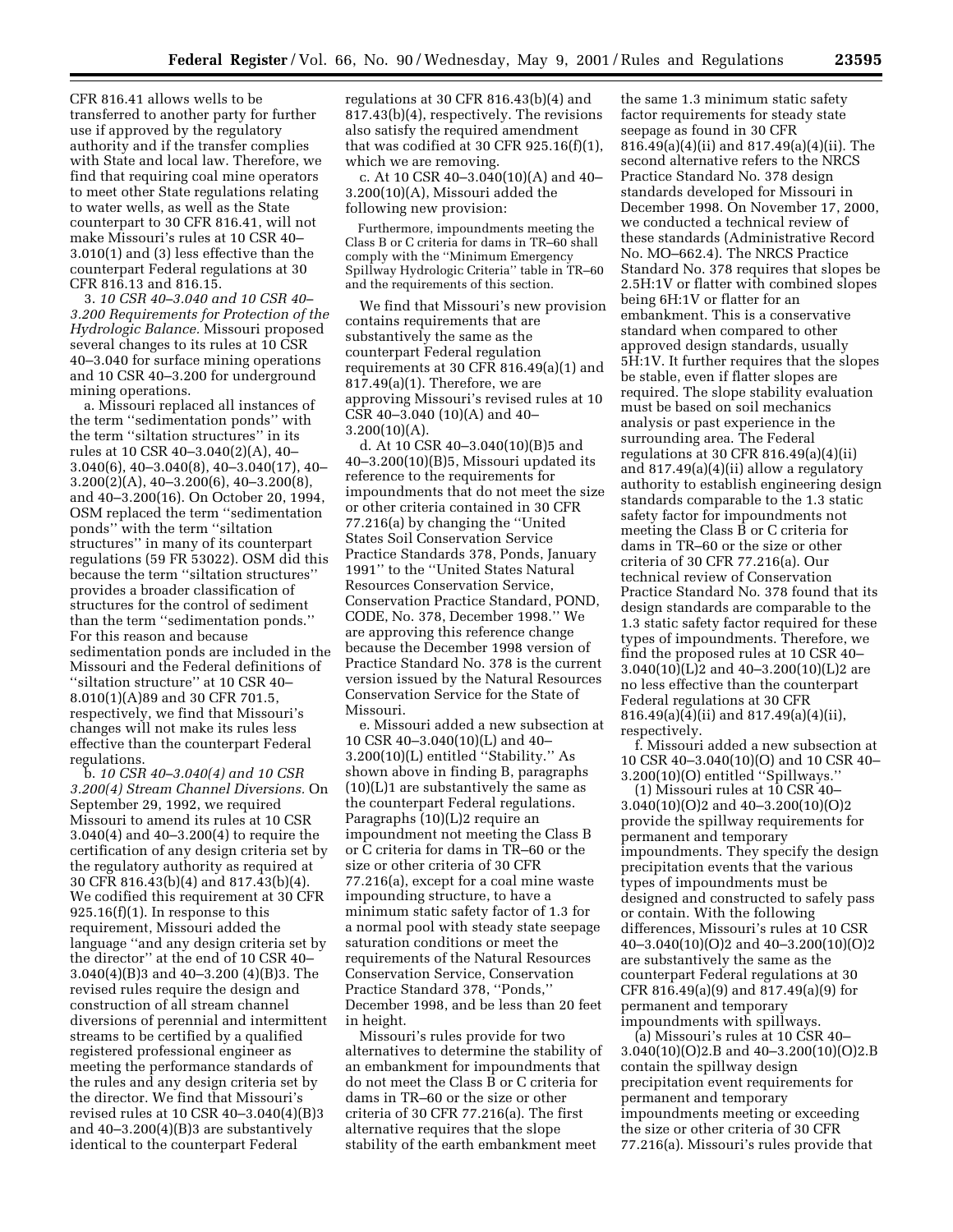the required design precipitation event for this type of impoundment is a 100 year, 24-hour event or greater as specified by the director or commission.

The Federal regulations at 30 CFR 816.49(a)(9)(ii) and 817.49(a)(9)(ii) specify a 100-year, 6-hour or greater design precipitation event for this type of impoundment. We conducted a technical review and found that overall the two are generally accepted as comparable events (Administrative Record No. MO–662.4). The 100-year, 24-hour precipitation event will have a higher peak discharge than the 100-year, 6-hour precipitation event. This means that in Missouri, the spillways for this type of impoundment will be designed and constructed to safely pass the design precipitation event required by the Federal regulations. Therefore, we find Missouri's rules at 10 CSR 40– 3.040(10)(O)2.B and 40–3.200(10)(O)2.B are no less effective than the counterpart Federal regulations at 30 CFR 816.49(a)(9)(ii) and 817.49(a)(9)(ii), respectively.

(b) Missouri's rules at 10 CSR 40– 3.040(10)(O)2.C and 40–3.200(10)(O)2.C contain the spillway design precipitation event requirements for impoundments not meeting the Class B or C criteria for dams in TR–60 or the size or other criteria of 30 CFR 77.216(a). Missouri's rules provide that the required design precipitation event for this type of impoundment is as specified in Table 3 of the United States Natural Resources Conservation Service, Conservation Practice Standard 378, ''Ponds,'' December 1998.

We conducted a technical review and found that Table 3 in Conservation Practice Standard 378 contains design criteria for principal and auxiliary spillways for small impoundments (Administrative Record No. MO–662.4). Table 3 includes requirements for sizing principal and auxiliary spillways for 10 year, 24-hour; 25-year, 24-hour; and 50 year, 24-hour design storm events. The requirements for impoundments with watersheds of 20 acres or less includes spillways designed for either a 10-year, 24-hour or 25-year, 24-hour design precipitation event. The Federal regulation standard at 30 CFR 816.49(a)(9)(ii)(C) and 817.49  $(a)(9)(ii)(C)$  for small impoundments is a 25-year, 6-hour or greater precipitation event. The peak flow resulting from a 10-year, 24-hour event will be slightly lower than the peak flow resulting from the 25-year, 6-hour event. A spillway for this type of impoundment must be designed to at least discharge the peak flow produced by the minimum design precipitation event specified in the Federal regulations. This issue was

discussed with Missouri during the February 13, 2001, telephone conference (Administrative Record No. MO–662.7). Missouri explained that its policy is to require operators to construct spillways for small impoundments that will meet a 25-year, 24-hour or greater precipitation event design standard. Missouri stated in its letter of April 17, 2001, that its rule at 10 CSR 40– 3.040(6)(I) requires a minimum 25-year, 24-hour design event. Missouri indicated that it will add a provision to its rules at 10 CSR 40–3.040(10)(0) and 40–3.200(10)(0) that will require a minimum 25-year, 24-hour design storm event for any emergency or auxiliary spillway. Missouri further stated that until the future rule change becomes effective, it will not approve any temporary or permanent impoundments with an emergency spillway design event less that the 25-year, 24-hour event. Missouri's rule at 10 CSR 40– 3.040(6)(I) for sedimentation ponds requires that an appropriate combination of principal and emergency spillways be provided to safely discharge the runoff from a 25-year, 24 hour precipitation event or larger event required in the permit and plan. Our technical review found that a 25-year, 24-hour precipitation event will have a higher peak discharge than a 25-year, 6 hour precipitation event. This means that in Missouri, the spillways for small impoundments that control sediment will be designed and constructed to safely pass the minimum design precipitation event required by the Federal regulations at 30 CFR 816.49(a)(9)(ii)(2)(C) and 817.49(a)(9) (ii)(2)(C). We are approving Missouri's rules at 10 CSR 40–3.040(10)(O)2.C and 40–3.200(10)(O)2.C in combination with its policy letter dated April 17, 2001, and its rule at 10 CSR 40–40–3.040(6)(I) that requires operators to design and construct spillways for impoundments that will safely pass a 25-year, 24-hour or greater precipitation event.

(2) Missouri's rules at 10 CSR 40– 3.040(10)(O)3 and 40–3.200(10)(O)3 provide the requirements for temporary impoundments that rely solely on storage capacity to control runoff from a design precipitation event. They specify the design precipitation events that the impoundments must be designed and constructed to contain. With the following differences, Missouri's rules at 10 CSR 40– 3.040(10)(O)3 and 40–3.200(10)(O)3 are substantively the same as the counterpart Federal regulations at 30 CFR 816.49(c) and 817.49(c) for temporary impoundments that rely

primarily on storage to control the runoff from a design precipitation event.

(a) Missouri's rules at 10 CSR 40– 3.040(10)(O)3.B and 40–3.200(10)(O)3.B contain the design precipitation event requirements for temporary impoundments, with no spillways, that do not meet the Class B or C criteria for dams in TR–60 or the size or other criteria of 30 CFR 77.216(a). These impoundments rely primarily on storage to control the runoff from a design precipitation event. Missouri's rules specify that this type of temporary impoundment shall be designed to control the precipitation of a 100-year, 24-hour event.

The Federal regulations at 30 CFR 816.49(c)(2)(ii) and 817.49(c)(2)(ii) specify a 100-year, 6-hour or greater event for this type of temporary impoundment. As discussed above under finding 3(f)(1)(a), we determined that 100-year, 6-hour and 100-year, 24 hour events are generally accepted as comparable design precipitation events. However, the total runoff from the 100 year, 24-hour precipitation event will be larger than from a 100-year, 6-hour event with a similar return period. This means that in Missouri, temporary impoundments without spillways that do not meet the Class B or C criteria for dams in TR–60 or the size or other criteria of 30 CFR 77.216(a) will be designed and constructed to safely control the runoff from the minimum design precipitation event required by the Federal regulations. Therefore, we find that Missouri's rules at 10 CSR 40– 3.040(10)(O)3.B and 40–3.200(10)(O)3.B are no less effective than the counterpart Federal regulations at 30 CFR 816.49(c)(2)(ii) and 817.49(c)(2)(ii).

(b) Missouri's rules at 10 CSR 40– 3.040(10)(O)3.C and 40–3.200(10)(O)3.C provide spillway design, precipitation event requirements for permanent and temporary impoundments. These paragraphs do not contain any requirements for temporary impoundments that rely solely on storage capacity to control the runoff from a design precipitation event, which is the intended purpose of the provisions in 10 CSR 40–3.040(10)(O)3 and 40–3.200(10)(O)3. Instead, they contain the same requirements as Missouri's proposed rules at 10 CSR 40– 3.040(10)(O)2.C and 40–3.200(10)(O)2.C for impoundments that rely on spillways to safely pass the applicable design precipitation event.

We find that Missouri's rules at 10 CSR 40–3.040(10)(O)3.C and 40– 3.200(10)(O)3.C are not consistent with the other requirements of Missouri's rules at 10 CSR 40–3.040(10)(O)3 and 40–3.200(10)(O)3 or with the Federal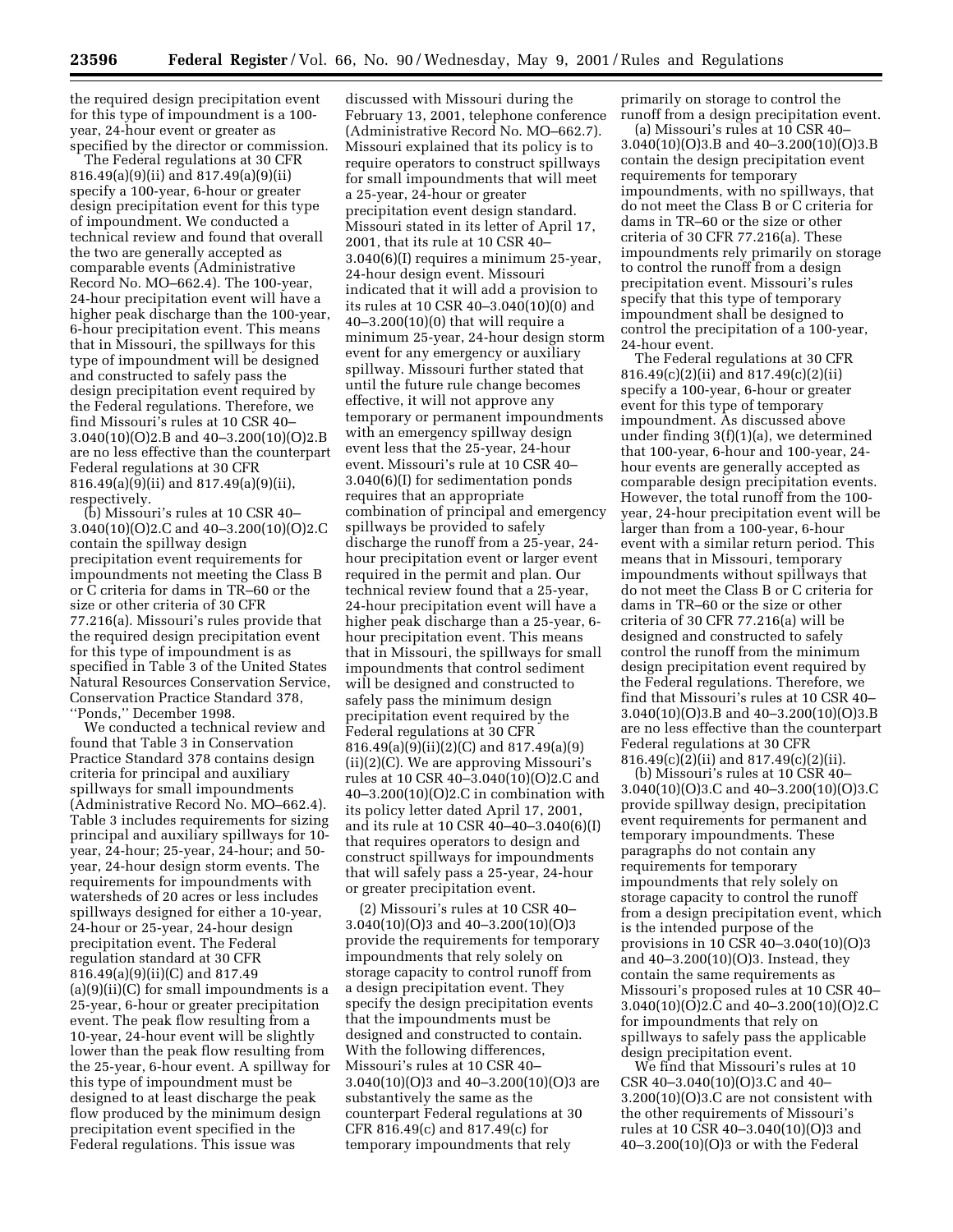regulation requirements at 30 CFR 816.49(c) and 817.49(c) for temporary impoundments that rely primarily on storage to control the runoff from a design precipitation event. Further, we are requiring Missouri to remove these provisions from its program. In its January 12, 2001, letter, Missouri indicated that the two paragraphs (10 CSR 40–3.040(10)(O)3.C and 10 CSR 40– 3.200(10)(O)3.C) were inappropriate in this part of its program and will be deleted in a future rulemaking.

g. *10 CSR 40–3.040(14) and 10 CSR 40–3.200(13)(B) Transfer of Wells.* Missouri revised 10 CSR 40– 3.040(14)(B)3 and 40–3.200(13)(B)3 to require that upon transfer of a well, the transferee must assume primary responsibility for compliance with 10 CSR 40–3.020 and 40–3.180, respectively, and those rules of the Wellhead Protection Section, Division of Geology and Land Survey, at 10 CSR 23, Chapter 3, applicable to the well. The current rules just require compliance with 10 CSR 40–3.020 and 40–3.180, which are counterparts to the Federal regulations at 30 CFR 816.13 through 15 and 817.13 through 15, respectively. The Wellhead Protection Section, Division of Geology and Land Survey rules provide requirements that owners must meet for protection of groundwater quality and resources and maintenance of wells. The Federal regulations at 30 CFR 816.41(g) and 817.41(g) allow wells to be transferred to another party for further use if approved by the regulatory authority and if the transfer complies with State and local law. Therefore, we find that requiring coal mine operators to meet other State regulations relating to water wells will not make Missouri's rules at 10 CSR 40–3.040(14)(B)3 and 40–3.200 (13)(B)3 less effective than the counterpart Federal regulations.

4. *10 CSR 40–3.050 Requirements for the Use of Explosives.* At 10 CSR 40– 3.050(1)(D)1.A, Missouri proposes to clarify that an operator must submit a blast design if blasting operations will be conducted within 1000 feet of a dam that is outside the permit area. At 10 CSR 40–3.050(2)(A), Missouri proposes to clarify that the operator must notify owners of dams that are located within one-half mile of the permit area at least forty days before initiation of blasting and tell them how to request a preblast survey.

Missouri's currently approved rules require a blast design for dams and an opportunity for a preblasting survey for owners of dams because of each rule's reference to structures listed in 10 CSR 40–3.050(5)(D)1. The structures listed in 10 CSR 40–3.050(5)(D)1 include dams.

We find that Missouri's clarification of its rules at 10 CSR 40–3.050(1)(D)1.A and 10 CSR 40–3.050(2)(A) will not make them less effective than the counterpart Federal regulations at 30 CFR 816.61(d)(i) and 816.62(a), respectively.

5. *10 CSR 40–3.090, Surface Mining Operations, and 10 CSR 40–3.240, Underground Mining Operations: Air Resource Protection.* On September 29, 1992, we required Missouri to amend its rules at 10 CSR 40–3.090 and 40–3.240 by providing performance standards that address air quality in a manner no less effective than the Federal regulations at 30 CFR 816.95(a) and 817.95(a). We codified this requirement at 30 CFR 925.16(p)(4). The Federal regulations require that all exposed surface areas be protected and stabilized to effectively control erosion and air pollution attendant to erosion.

a. Missouri revised 10 CSR 40–3.090 by adding the following new provision at the end of the previously approved rule language:

All exposed surface areas shall be protected and stabilized to effectively control erosion and air pollution attendant to erosion according to  $10$  CSR 40-3.040(5)(A).

We find that Missouri's new provision at 10 CSR 40–3.090 is substantively identical to the Federal regulation requirement for protection of air resources at 30 CFR 816.95(a), and we are approving it. Missouri's new provision also satisfies a portion of the required amendment that we codified at 30 CFR 925.16(p)(4), and it will be modified accordingly.

b. Missouri removed the existing requirements at 10 CSR 40–3.240 and added the following new requirement:

All exposed surface areas shall be protected attendant to erosion according to 10 CSR 40–3.200(5)(A).

The counterpart Federal regulation at 30 CFR 817.95(a) requires all exposed surface areas to be protected ''and stabilized to effectively control erosion and air pollution'' attendant to erosion. We find that Missouri's revised rule at 10 CSR 40–3.240 is less effective than the Federal regulation because it is missing pertinent requirements relating to control of erosion and air pollution. Therefore, we are not approving Missouri's revised rule to the extent that it is missing these requirements, and we are modifying 30 CFR 925.16(p)(4) to require further revision to 10 CSR 40– 3.240.

6. *10 CSR 40–3.110(6) Regrading or Stabilizing Rills and Gullies.* On July 13, 1995 (60 FR 36046), we required Missouri to revise 10 CSR 40– 3.110(6)(B) to clearly require, for areas

that have been previously mined, either topsoil or a topsoil substitute, in accordance with its rules at 10 CSR 40– 3.030. We codified this requirement at 30 CFR 925.16(q)(2). In response to this requirement, Missouri revised 10 CSR  $40-3.110(6)(B)$  to read as follows:

On areas that have been previously mined, the requirements for regrading or stabilizing rills and gullies pursuant to subsection (6)(A) apply after final grading and placement of topsoil or the best available topsoil substitute.

We find that Missouri's revised rule at 10 CSR 40–3.110(6)(B) meets the requirements of the Federal regulations at 30 CFR 816.106(a) and 816.102(d)(2) concerning redistribution of topsoil on previously mined areas, and we are approving it. We also find that Missouri's revision satisfies the required amendment at 30 CFR 925.16(q)(2), which we are removing.

7. *10 CSR 40–3.120 and 10 CSR 40– 3.270 Revegetation Requirements.* Missouri proposed several changes to its rules at 10 CSR 40–3.120 for surface mining operations and 10 CSR 40–3.270 for underground mining operations.

a. *10 CSR 40–3.120(5) and 10 CSR 40– 3.270(5) Grazing.* On September 29, 1992 (60 FR 44666), we required Missouri to revise 10 CSR 40–3.120(5) and 40–3.270(5) by removing or defining the term ''range land.'' We codified this requirement at 30 CFR  $925.16(p)(5)$ . In response to this requirement, Missouri removed the term ''range land'' from its provisions for grazing at 10 CSR 40–3.120(5) and 40– 3.270(5).

Based on the discussion in finding 19 of the September 29, 1992, **Federal Register** (57 FR 44665), we find that, with the removal of the term ''range land,'' Missouri's requirements at 10 CSR 40–3.120(5) and 40–3.270(5) for grazing and pasture land are no less effective than the Federal regulation requirements at 30 CFR 816.116(b)(1) and 817.116(b)(1), respectively. We also find that Missouri has satisfied the required amendment at 30 CFR  $925.16(p)(5)$ , which we are removing.

b. *10 CSR 40–3.120(8) and 10 CSR 40– 3.270(8) Reclamation Schedule.* Missouri replaced all instances of the term ''sedimentation ponds'' with the term ''siltation structures'' in its rules at 10 CSR 40–3.120(8)(A)4, (B), and (D) and 10 CSR 40–3.270(8) (A)4 and (B). Because sedimentation ponds are included in the Missouri and the Federal definitions of ''siltation structure'' at 10 CSR 40–8.010(1)(A)89 and 30 CFR 701.5, respectively, we find that Missouri's changes will not make its rules less effective than the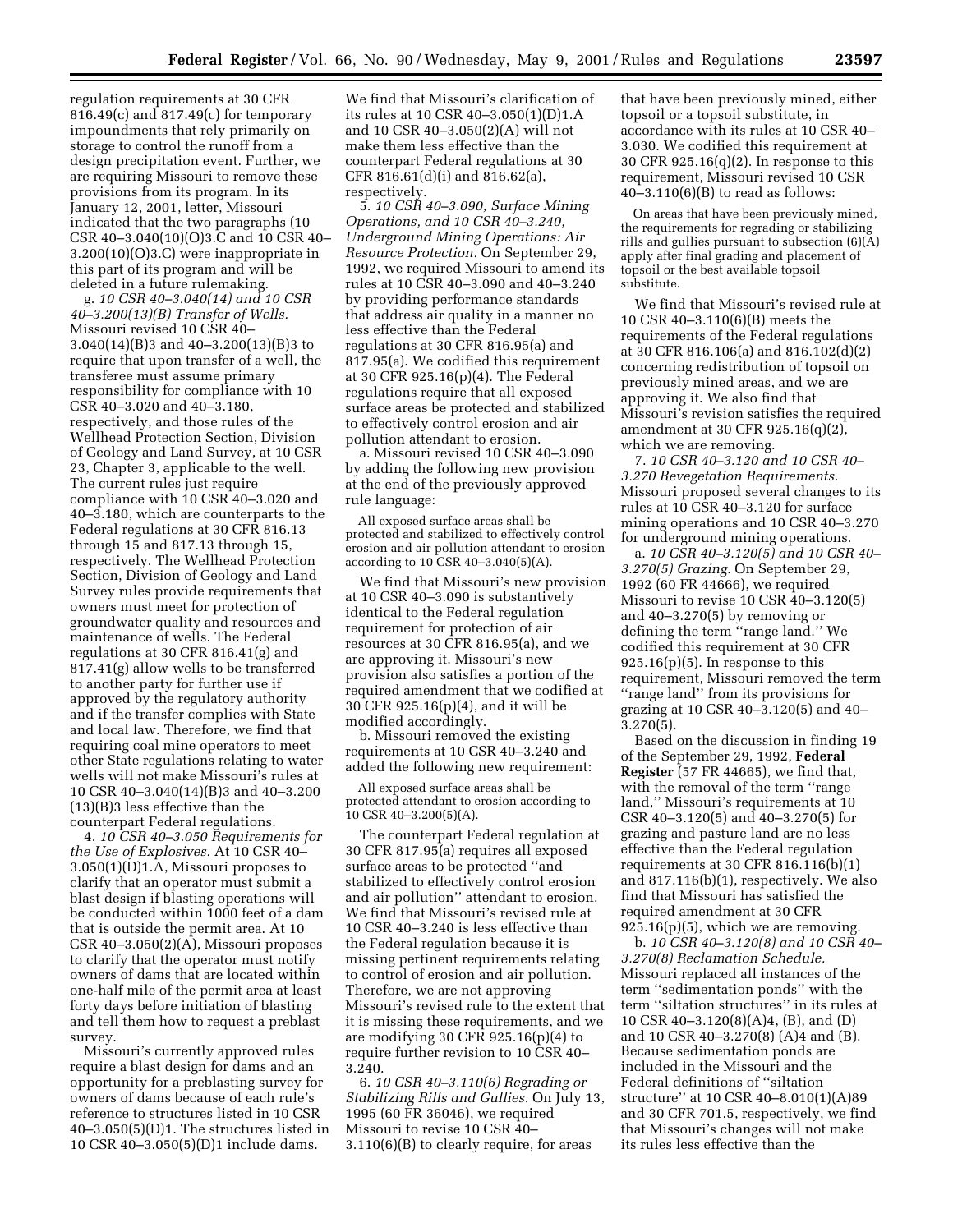counterpart Federal regulations. Also, because the term ''siltation structures,'' as defined, includes a broader range of sediment control structures than the term ''sedimentation ponds,'' we find that Missouri's revisions clarify that all sediment control structures, not just sedimentation ponds, are included in the reclamation schedule requirements.

8. *10 CSR 40–3.140 Road and Other Transportation Requirements.* On September 29, 1992 (60 FR 44669), we required Missouri to revise 10 CSR 40– 3.140(1)(A) by requiring that all exposed surfaces be stabilized in accordance with current prudent engineering practices. We codified this requirement at 30 CFR 925.16(p)(9). In response to this requirement, Missouri removed the word ''road'' from the phrase ''as well as dust occurring on other exposed road surfaces.'' Missouri's revised rule at 10 CSR 40–3.140(1) (A) now requires that Class 1 roads be maintained to control or prevent erosion; siltation; and the air pollution attendant to erosion, including road dust as well as dust occurring on other exposed surfaces.

Because the Federal regulation at 30 CFR 816.150(b)(1) provides the same requirements for roads, we find that Missouri's revised rule is no less effective than the Federal regulation. We also find that Missouri has satisfied the required amendment at 30 CFR 925.16(p)(9), which we are removing.

## *D. 10 CSR 40–6 Permitting Requirements for Permits, Permit Applications, and Coal Exploration*

1. *10 CSR 40–6.010(4)(B)2 Renewal of Valid Permits.* Missouri corrected a citation reference in its existing provision at 10 CSR 40–6.010(4)(B)2 by changing ''10 CSR 40–6.080(5) and (6)'' to ''10 CSR 40–6.090(5) and (6).'' Missouri also added the following new provision to the end of 10 CSR 40– 6.010(4)(B)2:

A permittee need not renew the permit if no surface coal mining operations will be conducted under the permit and solely reclamation activities remain to be done. Obligations established under a permit continue until completion of surface coal mining and reclamation operations, regardless of whether the authorization to conduct surface coal mining operations has expired or has been terminated, revoked, or suspended.

As revised, the existing provision in 10 CSR 40–6.010(4)(B)2 requires a permittee to file an application for renewal of a permit under 10 CSR 40– 6.090(5) and (6) at least 120 days before the expiration of the permit. The corrected citation reference is appropriate because 10 CSR 40–6.090(5) and (6) contain Missouri's requirements

for permit renewals. This provision is substantively the same as the Federal regulation at 30 CFR 774.15(b)(1). Missouri's new provision in 10 CSR 40– 6.010(4)(B)2 is substantively the same as the counterpart Federal provision in 30 CFR 773.11(a). Based on the above discussion, we find that Missouri's provisions at 10 CSR 40–6.010(4)(B)2 are no less effective than the counterpart Federal regulation provisions at 30 CFR 774.15(b)(1) and 773.11(a), respectively.

2. *10 CSR 40–6.010(6)(A) Permit Fees.* Missouri removed the existing third sentence that specified that ''[a]ll permits shall be on a yearly basis and shall require the entire initial fee and the acreage fee for that year.'' Missouri also revised the existing fifth sentence to read as follows:

Afterwards and until the operator obtains the final liability release on all lands covered by the permit, the annual fee and acreage fee shall be paid as a condition to and prior to operating for that permit year.

Missouri's removal of the existing third sentence eliminates an apparent conflict with other provisions in the rule that allow multiple year permits. Missouri revised the existing fifth sentence to clarify that the annual fee and acreage fee must be paid until the operator obtains the final liability release on all permitted acres. The Federal regulation at 30 CFR 777.17 requires the regulatory authority to determine the amount of the permit application fee and allows the regulatory authority to develop procedures for the fee to be paid over the term of the permit. Based on the above discussion, we find that Missouri's revisions will not make its previously approved rule less effective than the counterpart Federal regulation.

3. *10 CSR 40–6.030 and 10 CSR 40– 6.100 Minimum Requirements for Legal, Financial, Compliance and Related Information.* We are approving Missouri's proposed revisions to its rules at 10 CSR 40–6.030 for surface mining operations and 10 CSR 40–6.100 for underground mining operations. Missouri proposed the revisions to clarify previously approved provisions or to meet the required amendments codified at 30 CFR 925.16(p)(10) and (11) on September 29, 1992.

On December 19, 2000 (65 FR 79582), we revised the Federal counterparts to the rules that Missouri is proposing to amend. Because Missouri submitted its amendment before the date that we published our new regulations, we are using previous versions of the Federal regulations as our standards of comparison. In accordance with the requirements and procedures in 30 CFR

732.17(d) through (f), we will notify Missouri at a later time if we determine that our revised regulations will require additional revisions to the Missouri program.

a. Missouri clarified the introductory paragraph of 10 CSR 40–6.030(1)(C) by adding the phrase ''each application shall contain'' after the words ''as applicable.'' The revised paragraph reads as follows:

For each person who owns or controls the applicant under the definition of owned or controlled and owns or controls in 10 CSR 40–6.010(2)(E), as applicable each application shall contain—

We find that Missouri's clarification did not change the meaning of this previously approved rule. We also find that the introductory paragraph of 10 CSR 40–6.030(1)(C) is substantively the same as the introductory paragraph of the former Federal regulation at 30 CFR 778.13(c) that was promulgated on April 21, 1997.

b. Missouri revised the introductory paragraph of 10 CSR 40–6.030(1)(D) to read as follows:

For any surface coal mining operation owned or controlled by the applicant under the definition of owned or controlled and owns or controls in 10 CSR 40–6.010(2)(E), each application shall contain—

We find that Missouri's revised introductory paragraph is substantively the same as the introductory paragraph of the former Federal regulation at 30 CFR 778.13(f) that was promulgated on April 21, 1997.

c. *10 CSR 40–6.030(1)(I) and 10 CSR 40–6.100(1)(I) Identification of Interests and Violation Information Format.* On September 29, 1992 (57 FR 44671), we required Missouri to revise its rules to require that a permit applicant submit ownership and control and violation information in a format prescribed by OSM. We codified this requirement at 30 CFR 925.16(p)(10). In response to this requirement, Missouri revised its rules at 10 CSR 40–6.030(1)(I) and 40– 6.100(1)(I) to require the applicant to submit the information required by 10 CSR 40–6.010(1) and (2) and 40– 6.100(1) and (2) in any prescribed format issued by the ''Office of Surface Mining Reclamation and Enforcement (OSMRE).''

We find that Missouri's revised rules at 10 CSR 40–6.030(1)(I) and 40– 6.100(1)(I) are substantively the same as the former Federal regulation at 30 CFR 778.13(l) that was promulgated on April 21, 1997, and they satisfy the required amendment at 30 CFR 925.16(p)(10), which we are removing.

d. *10 CSR 40–6.030(2)(C) Surface Mining Permit Applications—*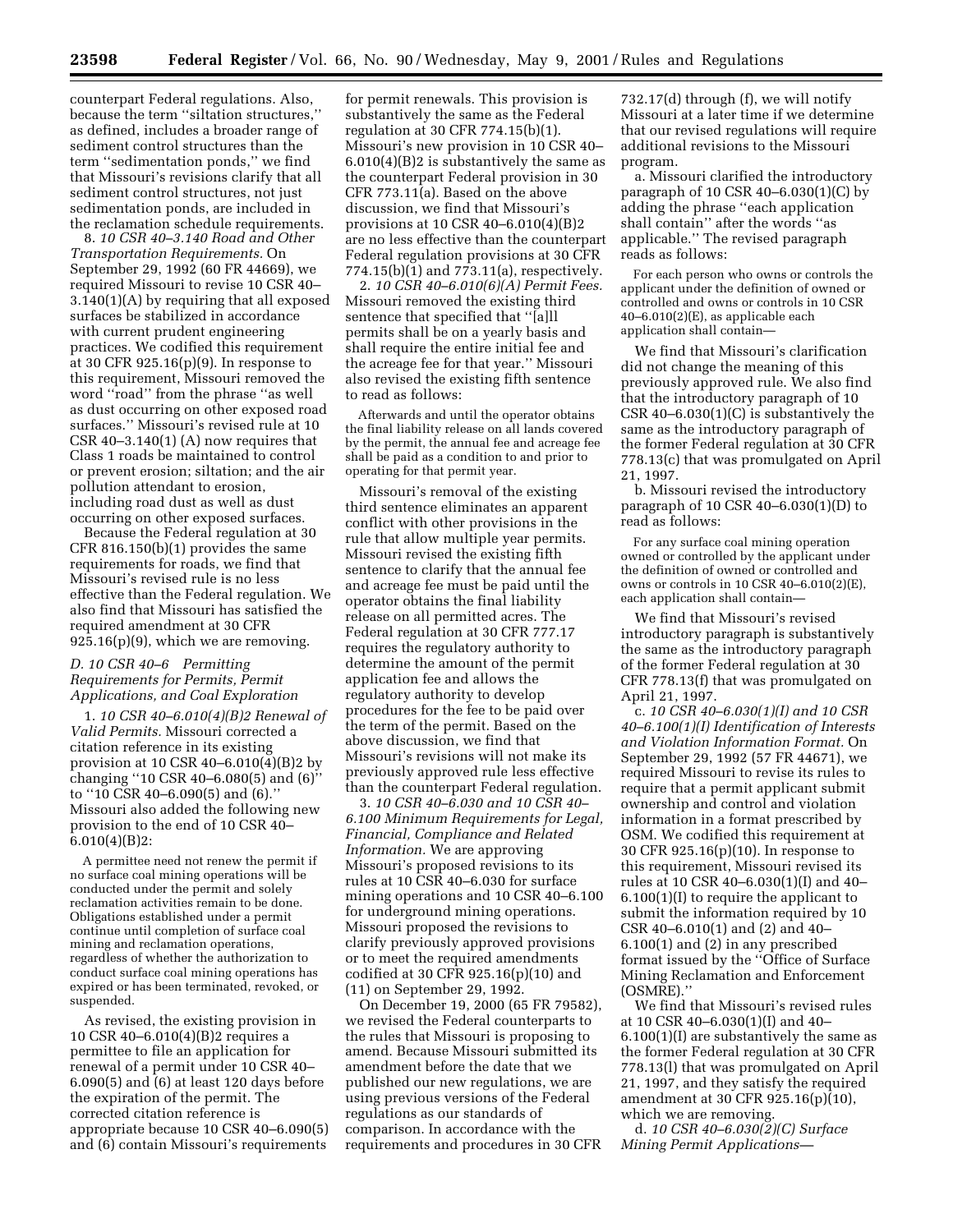*Compliance Information.* On September 29, 1992 (57 FR 44671), we required Missouri to revise 10 CSR 40– 6.030(2)(C) to require any violation of SMCRA to be listed by the operator to make this regulation no less effective than the Federal regulation at 30 CFR 778.14(c). We codified this requirement at 30 CFR 925.16(p)(11). In response to this requirement, Missouri revised 10 CSR 40–6.030(2)(C) to read as follows:

A list of all violation notices received by the applicant during the three year period preceding the application date, and a list of all unabated cessation orders and unabated violation notices received prior to the date of the application by any surface coal mining and reclamation operation that is deemed or presumed to be owned or controlled by the applicant under the definition of ''owned or controlled'' and ''owns or controls'' in 10 CSR 40–6.010(2)(E) of this chapter. For each notice of violation issued pursuant to 10 CSR 40–8.030(7) or under the Federal or State program for which the abatement period has not expired, the applicant must certify that such notice of violation is in the process of being corrected to the satisfaction of the agency with jurisdiction over the violation. For each violation notice or cessation order reported, the lists shall include the following information, as applicable:

A. Any identifying numbers for the operation, including the Federal or State permit number and MSHA number, the dates of the violation notice and MSHA number, the name of the person to whom the violation notice was issued, and the name of the issuing regulatory authority, department or agency;

B. A brief description of the violation alleged in the notice;

C. The date, location and type of any administrative or judicial proceedings initiated concerning the violation, including, but not limited to, proceedings initiated by any person identified in subsection (C) of this section to obtain administrative or judicial review of the violation;

D. The current status of the proceedings and of the violation notice; and

E. The actions, if any, taken by any person identified in subsection (C) of this section to abate the violation.

We find that Missouri's revised rule at 10 CSR 40–6.030(2)(C) is substantively the same as the former counterpart Federal regulation at 30 CFR 778.14(c) that was promulgated on April 21, 1997. Missouri's revised rule also satisfies a portion of the required amendment at 30 CFR 925.16(p)(11), which we are removing.

e. *10 CSR 40–6.100(2)(C) Underground Mining Permit Applications—Compliance Information.* On September 29, 1992 (57 FR 44671), we required Missouri to revise 10 CSR 40–6.100(2)(C) to require any violation of SMCRA to be listed by the operator to make this regulation no less effective than the Federal regulation at 30 CFR

778.14(c). We codified this requirement at 30 CFR 925.16(p)(11). In response to this requirement, Missouri revised 10 CSR  $40-6.100(2)(C)$  to read as follows:

For any violation of a provision of the Act, or of any law, rule or regulation of the United States, or of any State law, rule or regulation enacted pursuant to Federal law, rule or regulation pertaining to air or water environmental protection incurred in connection with any surface coal mining operation, a list of all violations notices received by the applicant during the three (3) year period preceding the application date, and a list of all unabated cessation orders and unabated air and water quality violation notices received prior to the date of the application by any surface coal mining and reclamation operation owned or controlled by either the applicant or by any person who owns or controls the applicant. For each violation notice or cessation order reported, the lists shall include the following information, as applicable:

1. Any identifying numbers for the operation, including the Federal or State permit number and MSHA number, the dates of issuance of the violation notice and MSHA number, the name of the person to whom the violation notice was issued, and the name of the issuing regulatory authority, department or agency;

2. A brief description of the violation alleged in the notice;

3. The date, location and type of any administrative or judicial proceedings initiated concerning the violation, including, but not limited to, proceedings initiated by any person identified in subsection (C) of this section to obtain administrative or judicial review of the violation;

4. The current status of the proceedings and of the violation notice; and

5. The actions, if any, taken by any person identified in subsection (C) of this section to abate the violation.

We find that Missouri's revised rule at 10 CSR 40–6.100(2)(C) is substantively the same as the former counterpart Federal regulation at 30 CFR 778.14(c) that existed on September 29, 1992, the date that we required Missouri to revise its rule. Missouri's revision also satisfies the remaining portion of the required amendment at 30 CFR 925.16(p)(11) by requiring that ''any violation of a provision of the Act'' be listed by the operator. Missouri's rule at 10 CSR 40–  $8.010(1)(A)3$  defines "Act" to mean SMCRA.

4. *10 CSR 40–6.050 and 10 CSR 40– 6.120 Minimum Requirements for Reclamation and Operations Plan.* Missouri proposed changes to its rules at 10 CSR 40–6.050 for surface mining operations and 10 CSR 40–6.120 for underground mining operations.

a. Missouri changed the term ''sedimentation pond'' to the term "siltation structure" in its rules at 10  $CSR$  40–6.050(5)(B)11, 40–6.050(5)(C)1, 40–6.120(14)(B)10, and 40–

6.120(14)(C)1. Because sedimentation ponds are included in the Missouri and the Federal definitions of ''siltation structure'' at 10 CSR 40–8.010(1)(A)89 and 30 CFR 701.5, respectively, we find that Missouri's changes will not make its rules less effective than the counterpart Federal regulations. Also, because the term ''siltation structures,'' as defined, includes a broader range of sediment control structures than the term ''sedimentation ponds,'' we find that Missouri's revisions clarify that all sediment control structures must be shown on the maps and plans of the proposed mine operation.

b. *10 CSR 40–6.050(5) Operations Plan—Maps and Plans.* At 10 CSR 40– 6.050(5) (C), Missouri removed the provision that would allow, with certain exceptions, a professional geologist experienced in the design and construction of impoundments to prepare and certify maps, plans, and cross-sections required under 10 CSR 40–6.050(5) (B)4, 5, 6, 10, and 11. As revised, Missouri's rule requires all maps, plans, and cross-sections to be prepared and certified by a qualified registered professional engineer, with assistance from experts in related fields such as land surveying and landscape architecture.

With identified exceptions, the counterpart Federal regulation at 30 CFR 780.14(c) requires a qualified registered professional engineer, a professional geologist, or a qualified registered professional land surveyor to prepare and certify the specified cross sections, maps, and plans. A qualified registered professional engineer must certify maps, plans, and cross-sections for the identified exceptions, which include impoundments, siltation structures, excess spoil disposal sites, and coal mine waste disposal sites. Because only a qualified registered professional engineer can prepare and certify the specified cross sections, maps, and plans under the Missouri rule, we find that Missouri's revised rule at 10 CSR 40–6.050(5)(C) is no less effective than the counterpart Federal regulation.

c. *10 CSR 40–6.050(7) and 40– 6.120(12) Fish and Wildlife Plan.* On July 13, 1995 (60 FR 36047), we required Missouri to revise 10 CSR 40– 6.050(7)(D)1 and 40–6.120 (12)(D)1 to require that the description in the fish and wildlife plan be consistent with, respectively, its performance standards for protection of fish, wildlife, and related environmental values at 10 CSR 40–3.100 and 40–3.250. We codified this requirement at 30 CFR 925.16(u). At 10 CSR 40–6.050(7)(D)1, Missouri proposed to require that each fish and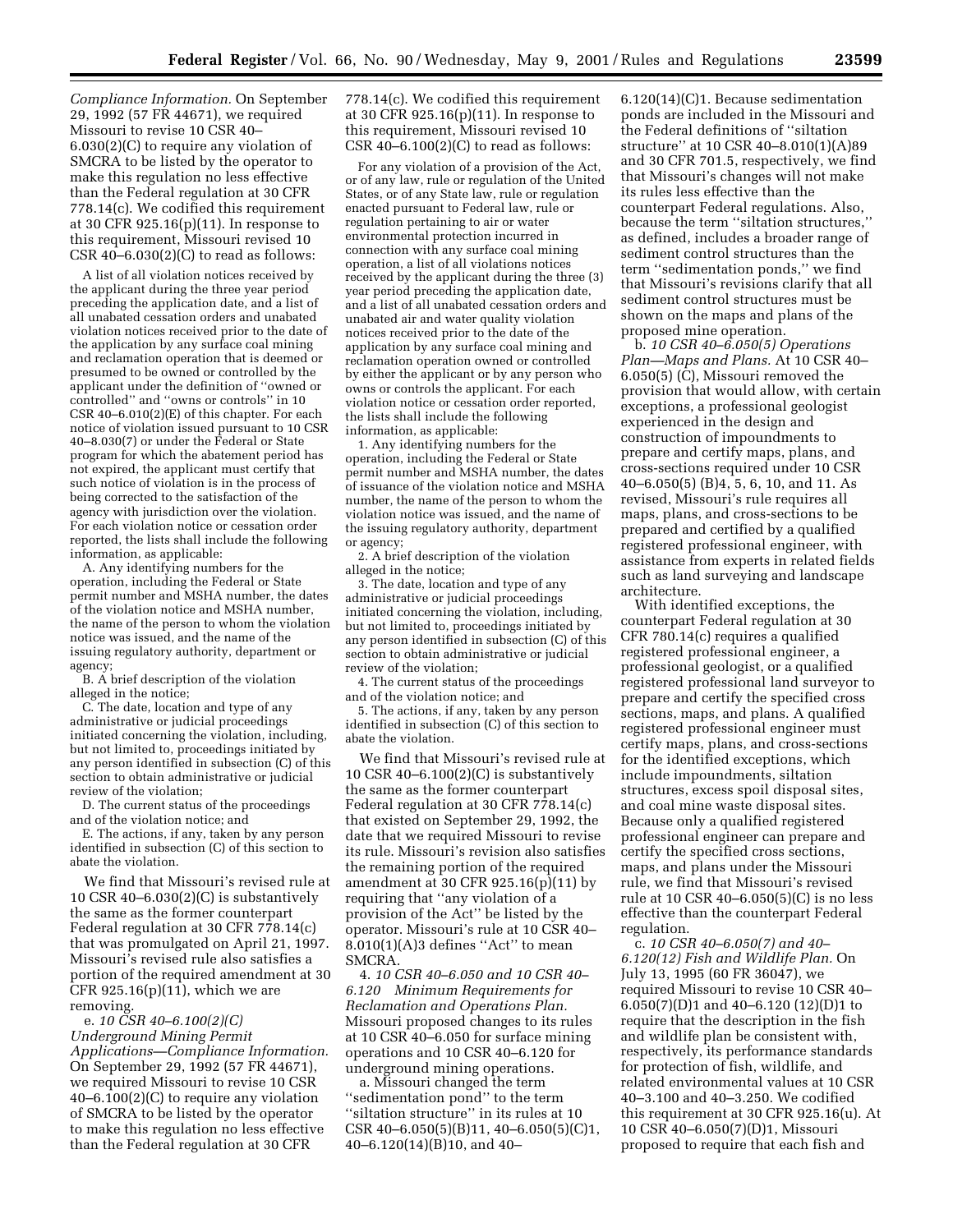wildlife plan description be consistent with the requirements of 10 CSR 40– 6.050 and 40–3.100. At 10 CSR 40– 6.120(12)(D)1, Missouri proposed to require that each fish and wildlife plan description be consistent with the requirements of 10 CSR 40–6.120 and 40–3.250. Missouri's rules at 10 CSR 40–3.100 for surface coal mining and 40–3.250 for underground coal mining contain performance requirements for the protection of fish, wildlife, and related environmental values.

We find that Missouri's revised rules at 10 CSR 40–6.050(7)(D)1 and 40– 6.120(12)(D)1 are substantively the same as the counterpart Federal regulations at 30 CFR 780.16(b)(1) and 784.21(b)(1), respectively, and we are approving them. We also find that Missouri's revisions satisfy the required amendment at 30 CFR 925.16(u), which we are removing.

d. *10 CSR 40–6.050(11) Reclamation Plan—Ponds, Impoundments, Banks, Dams and Embankments.* At 10 CSR 40–6.050(11)(A)1.A, Missouri removed the provision that would allow a professional geologist to prepare and certify a general plan for each siltation structure, water impoundment, and coal processing waste bank, dam, or embankment within the mine plan area. As revised, Missouri's rule requires general plans for these structures to be prepared and certified by a qualified registered professional engineer, with assistance from experts in related fields such as land surveying and landscape architecture.

The counterpart Federal regulation at 30 CFR 780.25(a)(1)(i) requires a qualified registered professional engineer, a professional geologist, or a qualified registered professional land surveyor, with assistance from experts in related fields such as landscape architecture, to prepare and certify general plans for these structures. Because use of the word ''or'' in the Federal regulation would allow any one of the listed professionals to prepare and certify general plans, we find that Missouri's revised rule at 10 CSR 40–  $6.050(11)(A)1.A$  is no less effective than the counterpart Federal regulation at 30 CFR 780.25(a)(1)(i).

e. *10 CSR 40–6.050(17) and 40– 6.120(15) Transportation Facilities.* On September 29, 1992 (57 FR 44671), we required Missouri to provide proof that land surveyors are authorized in the State to prepare and certify plans and drawings for road design or delete the provision from 10 CSR 40–6.050(17)(B) and 40–6.120(15)(B). We codified this requirement at 30 CFR 925.16(p)(12). In response to this requirement, Missouri removed the language ''or a qualified

registered professional land surveyor'' from its provisions at 10 CSR 40– 6.050(17)(B) and 40–6.120(15)(B). Missouri's revised rules require the plans and drawings for each class I and II road to be prepared by, or under the direction of, and certified by a qualified registered professional engineer.

In those States that do not authorize land surveyors to certify the design of roads, the Federal regulations at 30 CFR 780.37(b) and 784.24(b) require the plans and drawings for roads to be prepared by, or under the direction of, and certified by a qualified registered professional engineer. Therefore, we find that Missouri's revised rules at 10 CSR 40–6.050(17)(B) and 40– 6.120(15)(B) are no less effective than the counterpart Federal regulations at 30 CFR 780.37(b) and 784.24(b), respectively. We also find that Missouri's revisions satisfy the requirements of 30 CFR 925.16(p)(12), which we are removing.

5. *10 CSR 40–6.070 Review, Public Participation and Approval of Permit Applications and Permit Terms and Conditions.*

a. *10 CSR 40–6.070(3) Opportunity for Submission of Written Comments on Permit Applications.* At 10 CSR 40– 6.070(3)(B), Missouri proposed to require that written comments on permit applications by public entities notified under subsections (2)(B) and (C) be submitted to the commission and director within 30 days after the last publication of the newspaper advertisement required by subsection (2)(A). Missouri previously required that written comments be submitted within 60 days after the application is filed.

The counterpart Federal regulation at 30 CFR 773.13(b)(1) requires that written comments on permit applications by these public entities be submitted within a reasonable time established by the regulatory authority. We find that Missouri's proposed time frame is reasonable, and we are approving the revisions to 10 CSR 40–  $6.070(3)(B)$ .

b. *10 CSR 40–6.070(4) Right to File Written Objections.* At 10 CSR 40– 6.070(4) (A), Missouri is proposing to require that written objections to an initial, renewed, or revised application for a permit be filed within 30 days after the last publication of the newspaper advertisement required by subsection (2)(A). Missouri previously required that written objections be filed within 60 days after the application is filed.

Missouri's revised rule contains substantively the same requirements for filing written objections as the counterpart Federal regulation at 30 CFR 773.13(b)(2), including the 30-day

time frame. Therefore, we find that Missouri's rule at 10 CSR 40– 6.070(4)(A) is no less effective than the Federal regulation.

6. *10 CSR 40–6.090(4) Permit Revisions.* Missouri is revising 10 CSR 40–6.090 (4)(B)2 to read as follows:

The scale or extent of permit application information requirements and procedures, including notice and hearings, applicable to revision requests shall be sufficient to demonstrate compliance with all applicable rules. Any application for a revision which proposes significant alterations in the operations described in the materials submitted in the application for the original permit under 10 CSR 40–6.030, 10 CSR 40– 6.040, 10 CSR 40–6.050, 10 CSR 40–6.060, 10 CSR 40–6.100, 10 CSR 40–6.110 or 10 CSR 40–6.120 or in the conditions of the original permit, at a minimum, shall be subject to the requirements of 10 CSR 40–6.070 and 10 CSR 40–6.080.

Missouri's rule at 10 CSR 40–6.070 contains requirements for review, public participation, and approval of permit applications. It includes Missouri's provisions for permit terms and conditions. Missouri's rule at 10 CSR 40–6.080 contains requirements for administrative and judicial review of decisions on permit applications.

The Federal regulation at 30 CFR 774.13(b)(2) requires the regulatory authority to establish guidelines for the scale or extent of revisions for which all the permit application information requirements and procedures, including notice, public participation, and notice of decision requirements shall apply. We find that Missouri's revised rule at 10 CSR 40–6.090(4)(B)(2) is consistent with this Federal requirement, and we are approving it.

## *E. 10 CSR 40–7 Bond and Insurance Requirements for Surface Coal Mining and Reclamation Operations*

1. *10 CSR 40–7.011(6) Bond Requirements—Type of Bonds.* On September 29, 1992 (57 FR 44673), we required Missouri to revise its rule at 10 CSR  $40-7.011(6)(D)8$  to provide that, upon issuance of a cessation order, mining operations shall not resume until the regulatory authority has determined that an acceptable bond has been posted as required by the Federal regulations at 30 CFR 800.16(e)(2). We codified this requirement at 30 CFR  $925.16(p)(14)$ . In response to this requirement, Missouri revised its rule provisions at 10 CSR 40–7.011(6)(A)8 for surety bonds and 10 CSR 40– 7.011(6)(D)8 for self-bonds to require that when a cessation order is issued for failure to replace bond coverage, mining operations shall not resume until the director has determined that an acceptable bond has been posted.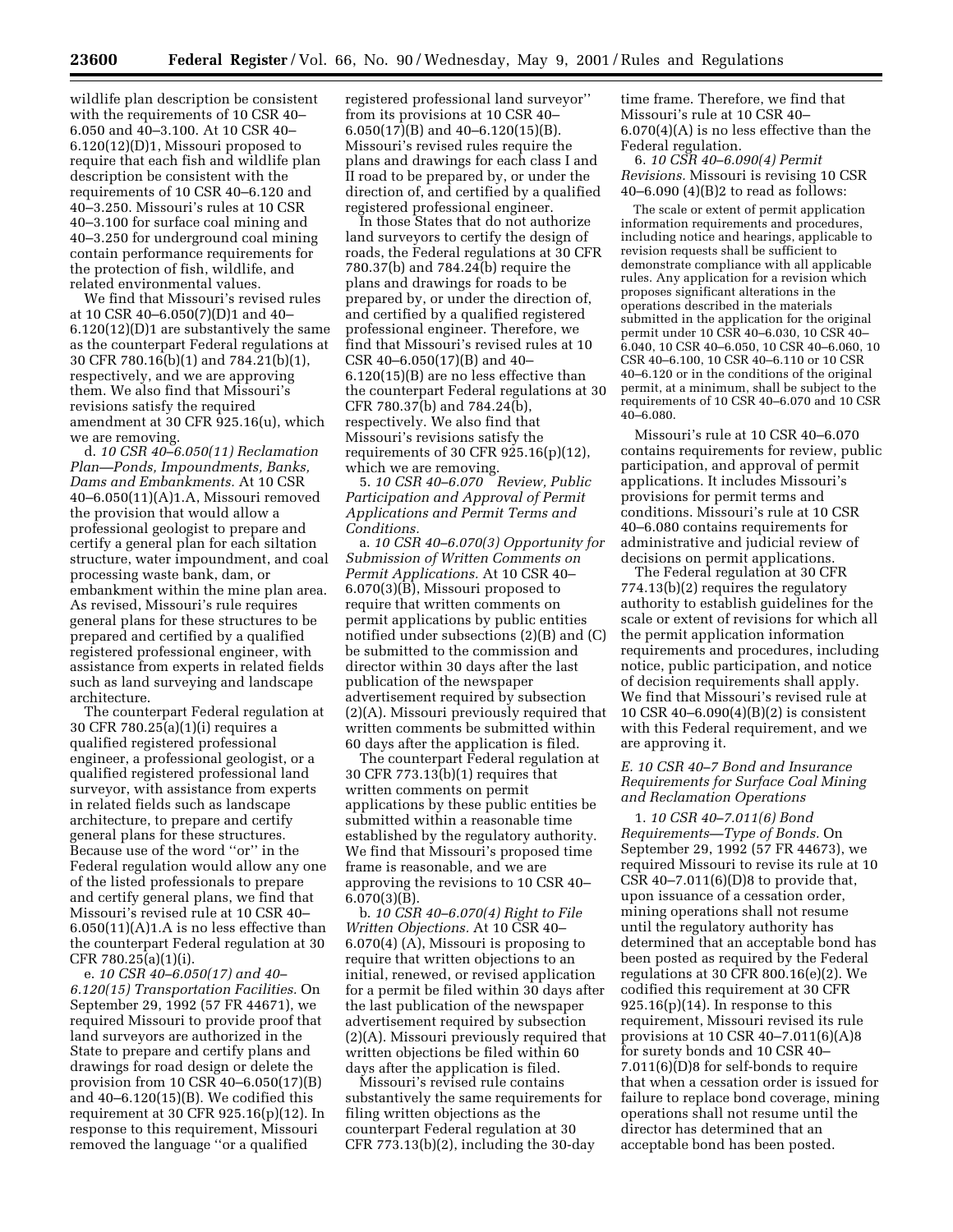Missouri's revised provisions at 10 CSR 40–7.011(6)(A)8 and 40– 7.011(6)(D)8 have substantively the same requirements for replacing bond coverage as the counterpart Federal regulations at 30 CFR 800.16(e) for surety bonds and 800.23(g) for selfbonds. Therefore, Missouri's revised rules are no less effective than the counterpart Federal regulations. Missouri's revision to 10 CSR 40– 7.011(6)(D)(8) satisfies the required amendment at 30 CFR 925.16(p)(14), which we are removing.

2. *10 CSR 40–7.021 Duration and Release of Reclamation Liability.*

a. *10 CSR 40–7.021(1)(C) and (D)/40– 7.021(2)(B)5 and 6 Termination of Jurisdiction.* On September 29, 1992 (57 FR 44674), we required Missouri to relocate its provisions at 10 CSR 40– 7.021(2)(B)5 and 6 that addressed termination of jurisdiction to an appropriate location in its regulations. Missouri had placed these provisions under its phase II bond release requirements. We were concerned that this location could lead to possible misinterpretation of the requirements for phase II bond release and termination of jurisdiction. We codified this requirement at 30 CFR  $925.16(p)(16)$ . In response to the required amendment, Missouri removed its provisions from 10 CSR 40– 7.021(2)(B)5 and 6 and added them to 10 CSR 40–7.021(1)(C) and (D) under its period of liability requirements.

As discussed in finding 51 of the September 29, 1992, **Federal Register**, Missouri's rules for termination of jurisdiction are substantively the same as the counterpart Federal regulations at 30 CFR 700.11(d). Both the Federal regulations and Missouri's rules clarify the circumstances under which a regulatory authority may terminate or reassert jurisdiction for the reclaimed sites of completed surface coal mining and reclamation operations. Because regulatory jurisdiction may only be terminated upon the final release of a performance bond or, where no bond was required, upon a finding that all reclamation had been successfully completed, we find locating these provisions under its requirements concerning the period of reclamation liability at 10 CSR 40–7.021(1) is appropriate. Therefore, we are approving Missouri's deletion of 10 CSR 40–7.021(2)(B)5 and 6 and addition of 10 CSR 40–7.021(1)(C) and (D). We are also removing the required amendment at 30 CFR 925.16(p)(16).

b. *10 CSR 40–7.021(2) Criteria for Release of Reclamation Liability.* Missouri replaced the term ''sediment ponds'' with the term ''siltation

structures'' in its rule at 10 CSR 40– 7.021(2)(A). The revised provision provides that phase I bond must be retained on unreclaimed temporary structures, such as roads, siltation structures, diversions and stockpiles.

Because the term ''siltation structures,'' as defined in Missouri's rules at 10 CSR 40–8.010(1)(A)89 and the Federal regulations at 30 CFR 701.5, includes a broader range of sediment control structures than the term ''sedimentation ponds,'' we find that Missouri's revision will provide additional guidance for retention of phase I bond for unreclaimed temporary structures.

c. *10 CSR 40–7.021(3) Bond Release Application Procedures.* Missouri added the following new procedure at 10 CSR  $40 - 7.021(3)(C)$ :

(C) At the time of final or phase III bond release submittal, the operator shall include evidence that an affidavit has been recorded with the recorder of deeds in the county where the mined land is located generally describing the parcel or parcels of land where operations such as underground mining, auger mining, covering of slurry ponds, or other underground activities occurred which could impact or limit future use of that land. This requirement shall be applicable to mined land where phase I reclamation was completed on or after September 1, 1992.

There is no counterpart Federal regulation. However, we find that this new requirement does not conflict with any existing Federal or State requirements concerning performance bond release. Therefore, 10 CSR 40– 7.021(3)(C) will not make Missouri's rules concerning performance bond release at 10 CSR 40–7.021 less effective than the counterpart Federal regulations at 30 CFR 800.40.

### *F. 10 CSR 40–8 Definitions and General Requirements*

1. *10 CSR 40–8.010(1)(A)12 Definition of Best Technology Currently Available.* Missouri replaced the term ''sedimentation ponds'' with the term ''siltation structures,'' in its definition of ''best technology currently available.''

Because the term ''siltation structures'' provides a broader classification of sediment control structures than the term ''sedimentation ponds'' and because sedimentation ponds are included in the Missouri and the Federal definitions of ''siltation structure'' at 10 CSR 40–8.010(1)(A)89 and 30 CFR 701.5, respectively, we find that Missouri's revision will not make its definition of ''best technology currently available'' less effective than the counterpart Federal definition at 30 CFR 701.5.

2. *10 CSR 40–8.010(1)(A)87 and 40– 8.010(1)(A)89 Definitions of*

*Sedimentation Pond and Siltation Structure, respectively.* Missouri removed its definition of ''sedimentation pond'' at 10 CSR 40– 8.010(1)(A)87 and added its substantive provisions to the following new definition of ''siltation structure'' at 10 CSR 40–8.010(1)(A)89:

Siltation structure means a sedimentation pond, a series of sedimentation ponds, or other treatment facility, it also means a primary sediment control structure designed, constructed and maintained in accordance with 10 CSR 40–3.040(6) and including, but not limited to, barrier, dam or excavated depression which slows down water runoff to allow sediment to settle out. A siltation structure shall not include secondary sedimentation control structures, such as straw dikes, riprap, check dams, mulches, dugouts and other measures that reduce overland flow velocity, reduce runoff volume or trap sediment, to the extent that those secondary sedimentation structures drain to the siltation structure.

The counterpart Federal regulation at 30 CFR 701.5 defines ''siltation structure'' to mean a sedimentation pond, a series of sedimentation ponds, or other treatment facility. As shown above, Missouri's proposed definition of ''siltation structure'' at 10 CSR 40– 8.010(1)(A)89 contains the language from the Federal definition and the previously approved language from its definition of ''sedimentation pond'' at 10 CSR 40–8.010(1)(A)87. As discussed throughout this document, Missouri replaced all instances of the term ''sedimentation pond'' with the term ''siltation structure'' in its rules at 10 CSR 40. Because Missouri no longer uses the term ''sedimentation pond'' in its rules and because Missouri added the substantive language from its currently approved definition of ''sedimentation ponds'' to its definition of ''siltation structure,'' we find that Missouri's removal of its definition of ''sedimentation pond'' will not make its rules less effective than the Federal regulations. Also, because Missouri's definition of ''siltation structure'' at 10 CSR 40–8.010(1)(A)89 includes the language from the Federal definition of ''siltation structure'' at 30 CFR 701.5, we find that Missouri's definition is no less effective than the Federal definition.

3. *10 CSR 40–8.030(1) Inspections.* On September 29, 1992 (57 FR 44675), we required Missouri to revise 10 CSR 40–8.030(1)(F) and (G) to remove limitations regarding the required number of inspections of abandoned mine sites. We codified this requirement at 30 CFR 925.16(p)(18). In response to this requirement, Missouri proposed revisions to its regulations at 10 CSR 40–8.030(1)(F)4.A and 40–8.030(1)(G).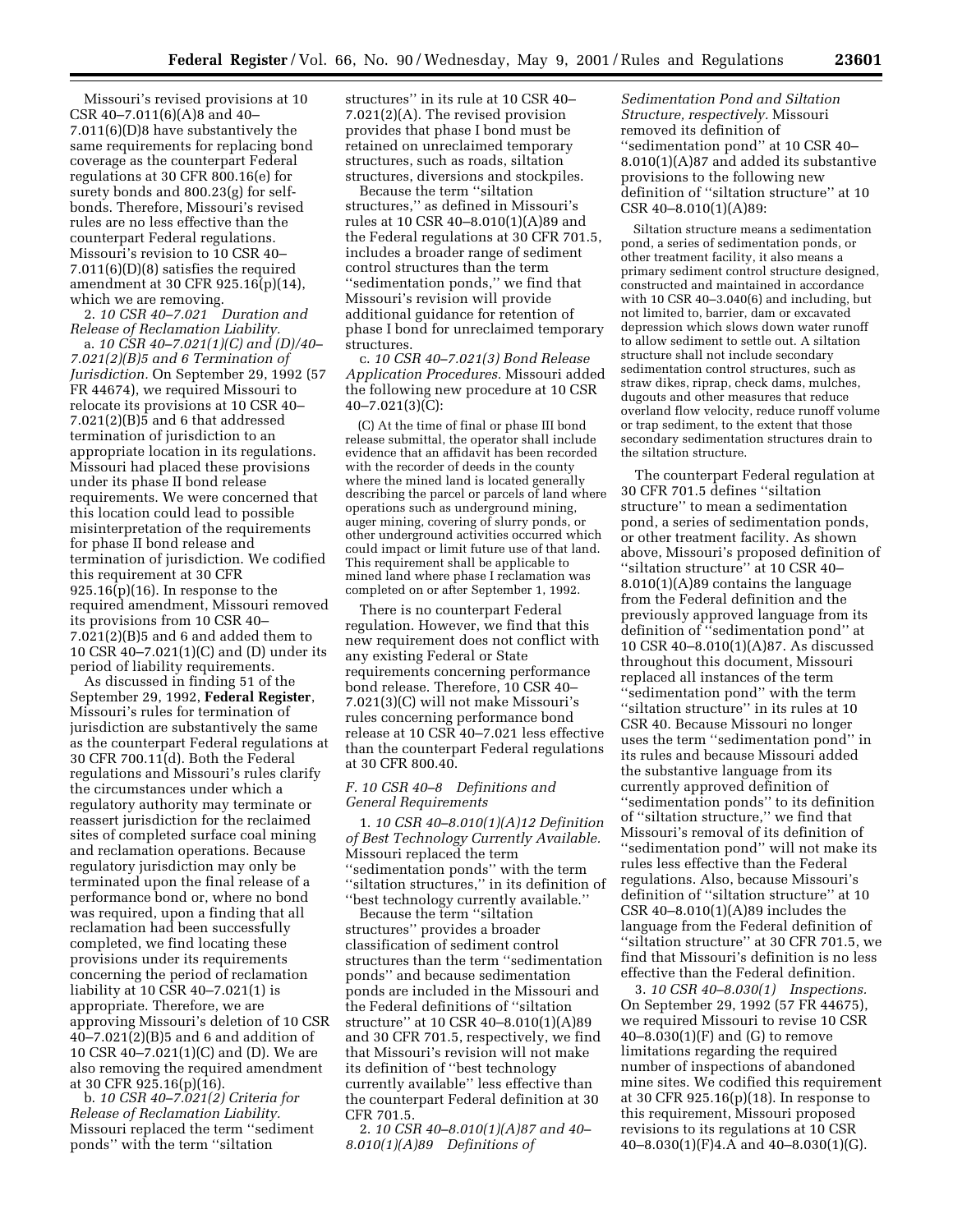Missouri revised 10 CSR 40– 8.030(1)(F)4.A by requiring a site to be classified as abandoned only in cases where a permit has either expired or been revoked. Missouri's revised rule is substantively identical to the counterpart Federal regulation at 30 CFR 840.11(g)(4)(i). Missouri revised 10 CSR 40–8.030 $(1)(G)$  by removing its existing provisions and adding new provisions that require Missouri to inspect abandoned sites on a frequency commensurate with the public health and safety and environmental conditions present. Missouri must always perform at least one complete inspection per calendar year for each abandoned site. Missouri's revised rule incorporates criteria that must be taken into consideration and documented before it can reduce inspection frequencies at an abandoned site. We find that Missouri's new provisions are substantively identical to the Federal regulation provisions at 30 CFR 840.11(h). We also find that Missouri's revisions at 10 CSR 40–8.030(1)(F)4.A and 40–8.030(1)(G) removed the previous limitations regarding the required number of inspections of abandoned mine sites and satisfied the required amendment at 30 CFR 925.16(p)(18). Therefore, we are approving 10 CSR 40–8.030(1)(F)4.A and 40–8.030(1)(G), and we are removing the required amendment at 30 CFR 925.16(p)(18).

4. *10 CSR 40–8.070(2)(C) Exemption for Coal Extraction Incidental to the Extraction of Other Minerals.*

a. *10 CSR 40–8.070(2)(C)1.A Definition of Cumulative Measurement Period.* Missouri's current rule at 10 CSR 40–8.070(2)(C)1.A(II)(a) requires that, for coal or other minerals extracted prior to November 1, 1990, a person with an approved exemption for coal extraction incidental to the extraction of other minerals submit a written report of cumulative production and revenue every October after that. On September 29, 1992, we required Missouri to amend 10 CSR 40–8.070(2)(C)1.A(II) to provide appropriate dates for reporting of cumulative production that are no earlier than the date Missouri's October 10, 1990, amendment is published in the **Federal Register** as a final rule. We codified this requirement at 30 CFR 925.16(p)(20). In response to this requirement, Missouri amended 10 CSR  $40-8.070(2)(C)1.A(II)(a)$  to require that, for coal or other minerals extracted prior to October 1, 1990, a person with an approved exemption for coal extraction incidental to the extraction of other minerals submit an annual written report of cumulative production and

revenue on September 30, 1992, and every September 30 after that.

Missouri's October 10, 1990, amendment was published in the **Federal Register** on September 29, 1992. Therefore, the initial annual reporting date proposed at 10 CSR 40– 8.070(2)(C)1.A(II)(a) of September 30, 1992, and subsequent annual reporting date of September 30 satisfy a portion of the required amendment at 30 CFR 925.16(p)(20). However, Missouri's proposed rule still specifies the end of the period for which cumulative production and revenue is calculated is where the coal or other minerals were extracted prior to October 1, 1990, which is a date earlier than September 29, 1992. This date needs to be revised to be no earlier than September 29, 1992. Therefore, we find that Missouri's proposed rule at 10 CSR 40– 8.070(2)(C)1.A(II) is less effective than the counterpart Federal regulation at 30 CFR  $702.5(a)(2)$ , and we are not approving the October 1, 1990, date proposed at 10 CSR 40– 8.070(2)(C)1.A(II)(a). Also, Missouri did not revise its rule at 10 CSR 40– 8.070(2)(C)1.A(II)(b). This rule still refers to extraction of coal or other minerals commenced on or after November 1, 1990, which is earlier than the required date. Based on this finding, we are modifying the required amendment at 30 CFR 925.16(p)(20).

b. *10 CSR 40–8.070(2)(C)10.F Revocation and Enforcement—Direct Enforcement.* Missouri's current rules at paragraph (2)(C)10.F provide direct enforcement requirements for operators who did or did not conduct activities in accordance with the terms of an approved exemption before revocation of the exemption. Subparagraph (C)10.F(I) specifies that an operator mining in accordance with the terms of an approved exemption shall not be cited for violations of the commission which occurred prior to the revocation of the exemption. Subparagraph (C)10.F(II) specifies that an operator who does not conduct activities in accordance with the terms of an approved exemption shall be subject to direct enforcement action for violations of the commission. Subparagraph (C)10.F(III) specifies that upon revocation of an exemption or denial of an exemption application, an operator shall comply with the reclamation standards of the commission. On September 29, 1992, we required Missouri to amend its rules at 10 CSR 40–8.070(2)(C)10.F(I), (II), and (III). We codified these requirements at 30 CFR 925.16(p)(21). The counterpart Federal regulations at 30 CFR 702.17(d)(1), (2), and (3) have similar requirements with

the exception that the Federal regulations either specify violations of the regulatory program or reclamation standards of the regulatory program. Missouri's current rules limit its direct enforcement requirements to violations or reclamation standards of its commission rather than its regulatory program. In response to the required amendment at 30 CFR 925.16(p)(21), Missouri replaced the term ''commission'' with the term ''regulatory program'' in each of its rules at 10 CSR  $40-8.070(2)$ (C)10.F(I), (II), and (III).

We find that Missouri's revised rules at 10 CSR 40–8.070(2)(C)10.F(I), (II), and (II) are substantively identical to the counterpart Federal regulations at 30 CFR 702.17(d)(1), (2), and (3), respectively, and we are approving them. We also find that Missouri's revisions satisfy the required amendment at 30 CFR 925.16(p)(21), which we are removing.

### *G. 10 CSR 40–9.020 Abandoned Mine Reclamation and Restoration; Reclamation*

1. Missouri revised its rule at 10 CSR 40–9.020(1)(D)4 to require the commission to find in writing whether coal lands and waters damaged and abandoned after August 3, 1977, meet the specified eligibility requirements and priority objectives. Missouri also added the requirement that the commission find in writing that the reclamation priority of the site is the same or more urgent than the reclamation priority for other lands and waters. Missouri's revised rule reads as follows:

The commission finds in writing that the site meets the eligibility requirements of this section and the priority objectives stated in subsections (4)(A) and (B) of this rule and that the reclamation priority of the site is the same or more urgent than the reclamation priority for other lands and waters eligible pursuant to this section. Priority will be given to those sites which are in the immediate vicinity of a residential area or which have an adverse economic impact upon a community.

The counterpart Federal regulation at 30 CFR 874.12(d) also requires a written determination of eligibility for these sites. Therefore, we find that Missouri's revised rule at 10 CSR 40–9.020(1)(D)4 is consistent with the requirements of the counterpart Federal regulation at 30 CFR 874.12(d)(3), and we are approving it.

2. Missouri added the following new provision at 10 CSR 40–9.020(1)(F):

If reclamation of a site covered by an interim or permanent program permit is carried out under the State reclamation program, the permittee of the site shall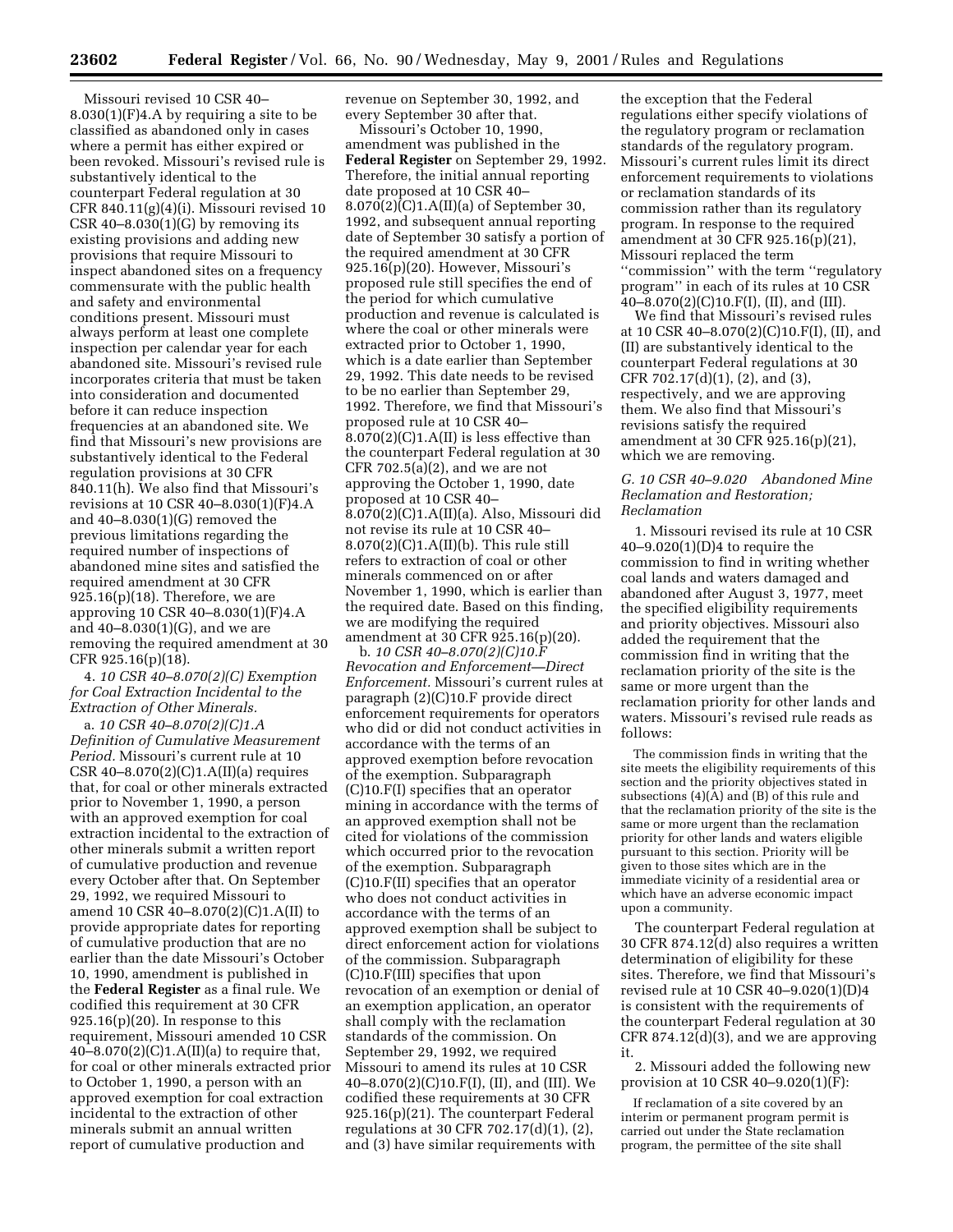reimburse the abandoned mine land reclamation fund for the cost of the reclamation that is in excess of any bond forfeited to ensure reclamation. In performing reclamation under subsection (1)(D) of this rule, the commission shall not be held liable for any violations of any performance standards or reclamation requirements specified in Chapter 444 RSMo (1994) nor shall a reclamation activity undertaken on such lands or waters be held to any standards set forth in Chapter 444 RSMo (1994).

We find that Missouri's rule at 10 CSR 40–9.020(1)(F) is substantively identical to the counterpart Federal regulation at 30 CFR 874.12(g), and we are approving it.

## **IV. Summary and Disposition of Comments**

#### *Federal Agency Comments*

On October 18, 2000, under section 503(b) of SMCRA and 30 CFR 732.17(h)(11)(i) of the Federal regulations, we requested comments on the amendment from various Federal agencies with an actual or potential interest in the Missouri program (Administrative Record No. MO–662.2). We did not receive any comments.

### *Environmental Protection Agency (EPA)*

Under 30 CFR 732.17(h)(11)(ii), we are required to obtain the written concurrence of the EPA for those provisions of the program amendment that relate to air or water quality standards issued under the authority of the Clean Water Act (33 U.S.C. 1251 *et seq.*) or the Clean Air Act (42 U.S.C. 7401 *et seq.*).

None of the revisions that Missouri proposed to make in this amendment pertain to air or water quality standards. Therefore, we did not ask the EPA for its concurrence.

Under 30 CFR 732.17(h)(11)(i), we requested comments on the amendment from the EPA (Administrative Record No. MO–662.2). The EPA did not respond to our request.

## *State Historical Preservation Officer (SHPO) and the Advisory Council on Historic Preservation (ACHP)*

Under 30 CFR 732.17(h)(4), we are required to request comments from the SHPO and ACHP on amendments that may have an effect on historic properties. On October 18, 2000, we requested comments on Missouri's amendment (Administrative Record No. MO–662.2), but neither responded to our request.

### *Public Comments*

We asked for public comments on the amendment, but did not receive any.

### **V. Director's Decision**

Based on the above findings, we approve, with certain exceptions and additional requirements, the amendment as sent to us by Missouri on October 5, 2000.

With the requirement that Missouri further revise its rules, we do not approve, as discussed in: finding No.  $C.3.f(2)$ (b), 10 CSR 40–3.040(10)(O)3.C and 40–3.200(10)(O)3.C, design precipitation event requirements for permanent and temporary impoundments; finding No. C.5.b, 10 CSR 40–3.240, air resource protection, to the extent that it is missing pertinent requirements relating to control of erosion and air pollution; finding No. F.4.a, 10 CSR 40–8.070(2)(C)1.A(II)(a), definition of cumulative measurement period, to the extent that it uses October 1, 1990, for determining the end of the period for which cumulative production and revenue is reported.

To implement this decision, we are amending the Federal regulations at 30 CFR part 925, which codify decisions concerning the Missouri program. We are making this final rule effective immediately to expedite the State program amendment process and to encourage Missouri to bring its program into conformity with the Federal standards. SMCRA requires consistency of State and Federal standards.

#### *Effect of Director's Decision*

Section 503 of SMCRA provides that a State may not exercise jurisdiction under SMCRA unless the State program is approved by the Secretary. Similarly, 30 CFR 732.17(a) requires that any alteration of an approved State program be submitted to OSM for review as a program amendment. The Federal regulations at 30 CFR 732.17(g) prohibit any changes to State programs that are not approved by OSM. In the oversight of the Missouri program, we will recognize only the statutes, rules and other materials approved by the Secretary or by us, together with any consistent implementing policies, directives and other materials. We will require the enforcement by Missouri of only such provisions.

#### **VI. Procedural Determinations**

### *Executive Order 12866—Regulatory Planning and Review*

This rule is exempted from review by the Office of Management and Budget under Executive Order 12866.

#### *Executive Order 12630—Takings*

This rule does not have takings implications. This determination is based on the analysis performed for the counterpart Federal regulations.

#### *Executive Order 13132—Federalism*

This rule does not have federalism implications. SMCRA delineates the roles of the Federal and State governments with regard to the regulation of surface coal mining and reclamation operations. One of the purposes of SMCRA is to ''establish a nationwide program to protect society and the environment from the adverse effects of surface coal mining operations.'' Section 503(a)(1) of SMCRA requires that State laws regulating surface coal mining and reclamation operations be ''in accordance with'' the requirements of SMCRA, and section 503(a)(7) requires that State programs contain rules and regulations ''consistent with'' regulations issued by the Secretary under SMCRA. Section 405(d) of SMCRA requires State abandoned mine reclamation programs to be in compliance with the procedures, guidelines, and requirements of SMCRA.

## *Executive Order 12988—Civil Justice Reform*

The Department of the Interior has conducted the reviews required by section 3 of Executive Order 12988 and has determined that, to the extent allowed by law, this rule meets the applicable standards of subsections (a) and (b) of that section. However, these standards are not applicable to the actual language of State regulatory programs and program amendments since each program is drafted and promulgated by a specific State, not by OSM. Under sections 503 and 505 of SMCRA (30 U.S.C. 1253 and 1255) and 30 CFR 730.11, 732.15, and 732.17(h)(10), decisions on proposed State regulatory programs and program amendments submitted by the States must be based solely on a determination of whether the submittal is consistent with SMCRA and its implementing Federal regulations and whether the other requirements of 30 CFR Parts 730, 731, and 732 have been met. Decisions on proposed abandoned mine land reclamation plans and revisions submitted by a State or Tribe are based on a determination of whether the submittal meets the requirements of Title IV of SMCRA (30 U.S.C. 1231– 1243) and 30 CFR part 884 of the Federal regulations.

## *National Environmental Policy Act*

Section 702(d) of SMCRA (30 U.S.C. 1292(d)) provides that a decision on a proposed State regulatory program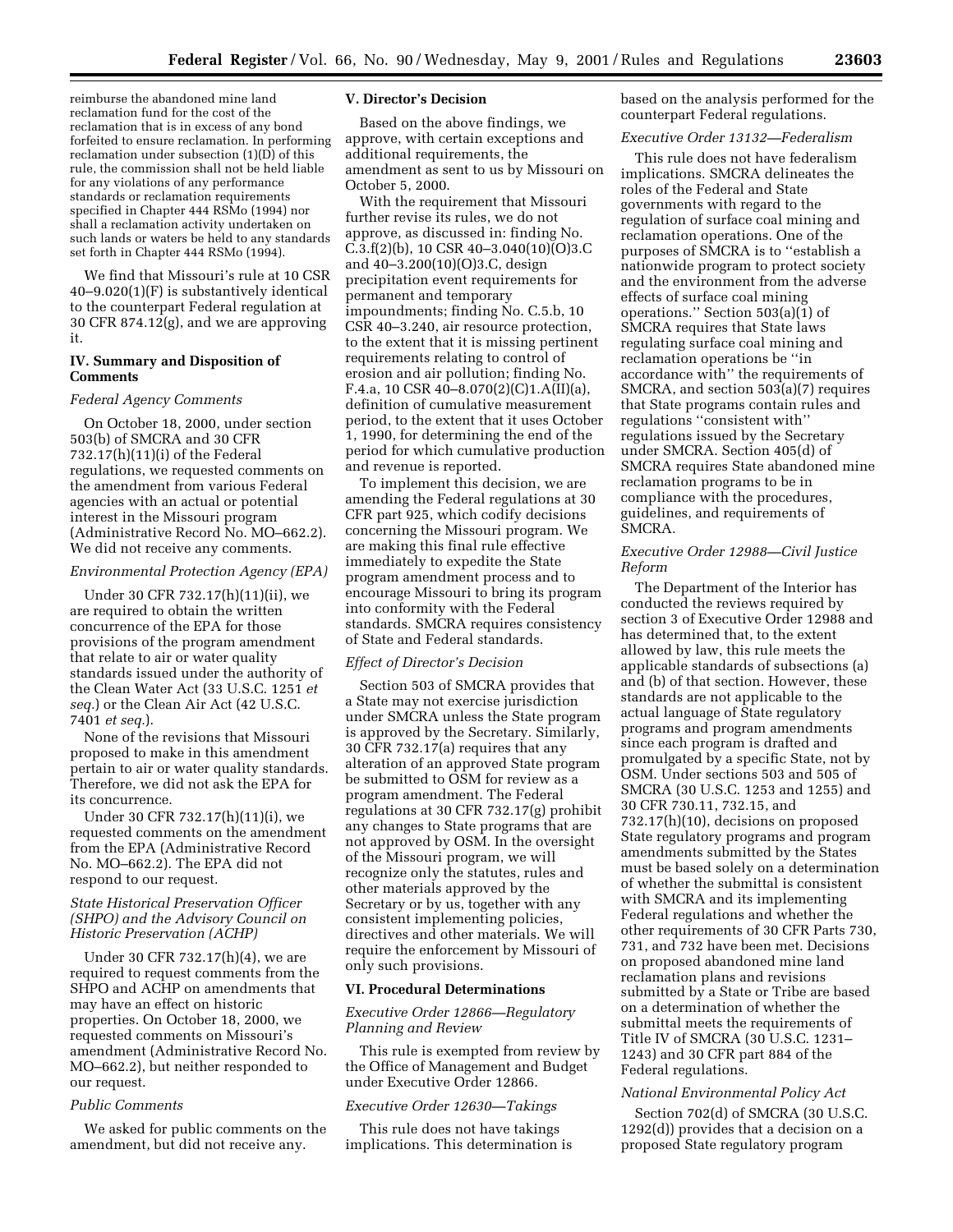provision does not constitute a major Federal action within the meaning of section 102(2)(C) of the National Environmental Policy Act (NEPA) (42 U.S.C. 4332(2)(C)). A determination has been made that such decisions are categorically excluded from the NEPA process (516 DM 8.4.A). Agency decisions on proposed State and Tribal abandoned mine land reclamation plans and revisions are also categorically excluded from compliance with the National Environmental Policy Act (42 U.S.C. 4332) by the Manual of the Department of the Interior (516 DM 6, appendix 8, paragraph 8.4B(29)).

#### *Paperwork Reduction Act*

This rule does not contain information collection requirements that require approval by the Office of Management and Budget under the Paperwork Reduction Act (44 U.S.C. 3507 *et seq.*).

#### *Regulatory Flexibility Act*

The Department of the Interior has determined that this rule will not have a significant economic impact on a substantial number of small entities under the Regulatory Flexibility Act (5 U.S.C. 601 *et seq.*). The State submittal which is the subject of this rule is based upon counterpart Federal regulations for which an economic analysis was prepared and certification made that such regulations would not have a significant economic effect upon a substantial number of small entities. Accordingly, this rule will ensure that existing requirements previously promulgated by OSM will be implemented by the State. In making the determination as to whether this rule would have a significant economic impact, the Department relied upon the data and assumptions for the counterpart Federal regulations.

## *Small Business Regulatory Enforcement Fairness Act*

This rule is not a major rule under 5 U.S.C. 804(2), the Small Business Regulatory Enforcement Fairness Act. This rule:

a. Does not have an annual effect on the economy of \$100 million.

b. Will not cause a major increase in costs or prices for consumers, individual industries, federal, state, or local government agencies, or geographic regions.

c. Does not have significant adverse effects on competition, employment, investment, productivity, innovation, or the ability of U.S. based enterprises to compete with foreign-based enterprises.

This determination is based upon the fact that the State submittal which is the subject of this rule is based upon counterpart Federal regulations for which an analysis was prepared and a determination made that the Federal regulation was not considered a major rule.

## *Unfunded Mandates*

This rule will not impose a cost of \$100 million or more in any given year on any governmental entity or the private sector.

#### **List of Subjects in 30 CFR Part 925**

Intergovernmental relations, Surface mining, Underground mining.

Dated: April 25, 2001.

# **Charles E. Sandberg,**

*Acting Regional Director, Mid-Continent Regional Coordinating Center.*

For the reasons set out in the preamble, 30 CFR Part 925 is amended as set forth below:

#### **PART 925—MISSOURI**

1. The authority citation for Part 925 continues to read as follows:

**Authority:** 30 U.S.C. 1201 *et seq.*

2. Section 925.12 is amended by removing the introductory paragraph; by revising paragraphs (a), (b), and (c) and adding paragraphs (d), (e), and (f) to read as follows:

## **§ 925.12 State program provisions and amendments disapproved.**

(a) The amendment at 10 CSR 40– 4.030(4)(A), submitted on December 14 and 18, 1987, is disapproved insofar as it would exempt from prime farmland performance standards coal preparation plants, support facilities, and roads associated with surface coal mining activities.

(b) The amendment at 10 CSR 40– 4.030(4)(B), submitted on December 14 and 18, 1987, is disapproved insofar as it would exempt from prime farmland performance standards water bodies as a postmining land use.

(c) The definitions of ''coal processing plant'' and ''coal preparation plant'' at 10 CSR 40–8.010(1)(A)18, submitted on December 14 and 18, 1987, are disapproved insofar as they exempt from regulation certain facilities where coal is subjected to chemical or physical processing or cleaning, concentrating, or other processing or preparation, if they do not separate coal from its impurities.

(d) The amendments at 10 CSR 40– 3.040(10)(O)3.C and 40–3.200(10)(O)3.C, submitted on October 5, 2000, concerning temporary impoundment design are disapproved effective May 9, 2001.

(e) The amendment at 10 CSR 40– 3.240, submitted on October 5, 2000, concerning air resource protection is disapproved effective May 9, 2001, to the extent that it is missing pertinent requirements relating to control of erosion and air pollution.

(f) The amendment at 10 CSR 40–  $8.070(2)(C)1.A(II)(a)$ , submitted on October 5, 2000, concerning the definition of cumulative measurement period is disapproved effective May 9, 2001, to the extent that it uses October 1, 1990, for determining the end of the period for which cumulative production and revenue is reported.

3. Section 925.15 is amended in the table by adding a new entry in chronological order by ''Date of final publication'' to read as follows:

### **§ 925.15 Approval of Missouri regulatory program amendments.**

\* \* \* \* \*